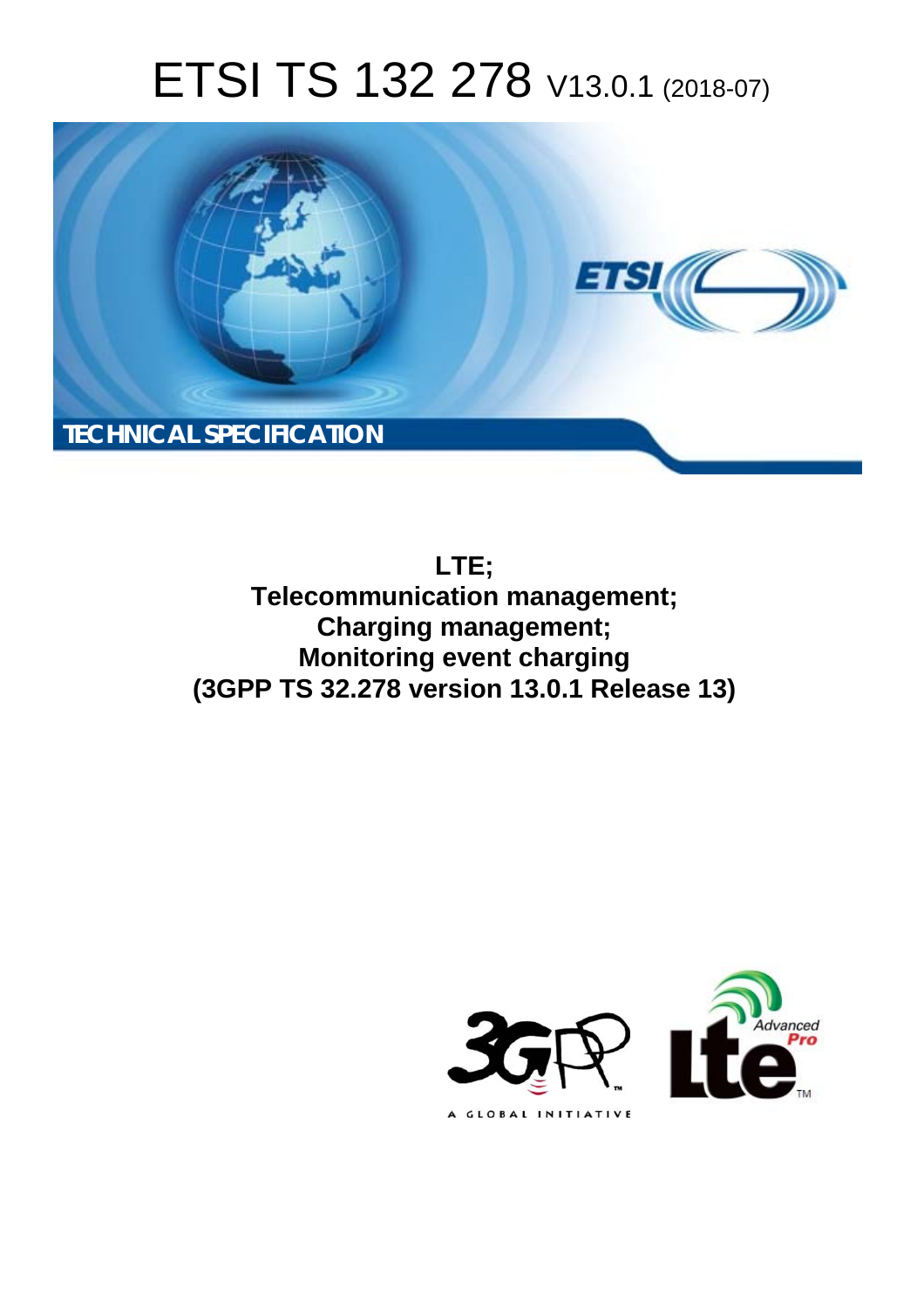Reference RTS/TSGS-0532278vd01

Keywords

LTE

#### *ETSI*

#### 650 Route des Lucioles F-06921 Sophia Antipolis Cedex - FRANCE

Tel.: +33 4 92 94 42 00 Fax: +33 4 93 65 47 16

Siret N° 348 623 562 00017 - NAF 742 C Association à but non lucratif enregistrée à la Sous-Préfecture de Grasse (06) N° 7803/88

#### *Important notice*

The present document can be downloaded from: <http://www.etsi.org/standards-search>

The present document may be made available in electronic versions and/or in print. The content of any electronic and/or print versions of the present document shall not be modified without the prior written authorization of ETSI. In case of any existing or perceived difference in contents between such versions and/or in print, the only prevailing document is the print of the Portable Document Format (PDF) version kept on a specific network drive within ETSI Secretariat.

Users of the present document should be aware that the document may be subject to revision or change of status. Information on the current status of this and other ETSI documents is available at <https://portal.etsi.org/TB/ETSIDeliverableStatus.aspx>

If you find errors in the present document, please send your comment to one of the following services: <https://portal.etsi.org/People/CommiteeSupportStaff.aspx>

#### *Copyright Notification*

No part may be reproduced or utilized in any form or by any means, electronic or mechanical, including photocopying and microfilm except as authorized by written permission of ETSI. The content of the PDF version shall not be modified without the written authorization of ETSI. The copyright and the foregoing restriction extend to reproduction in all media.

> © ETSI 2018. All rights reserved.

**DECT**TM, **PLUGTESTS**TM, **UMTS**TM and the ETSI logo are trademarks of ETSI registered for the benefit of its Members. **3GPP**TM and **LTE**TM are trademarks of ETSI registered for the benefit of its Members and of the 3GPP Organizational Partners. **oneM2M** logo is protected for the benefit of its Members.

**GSM**® and the GSM logo are trademarks registered and owned by the GSM Association.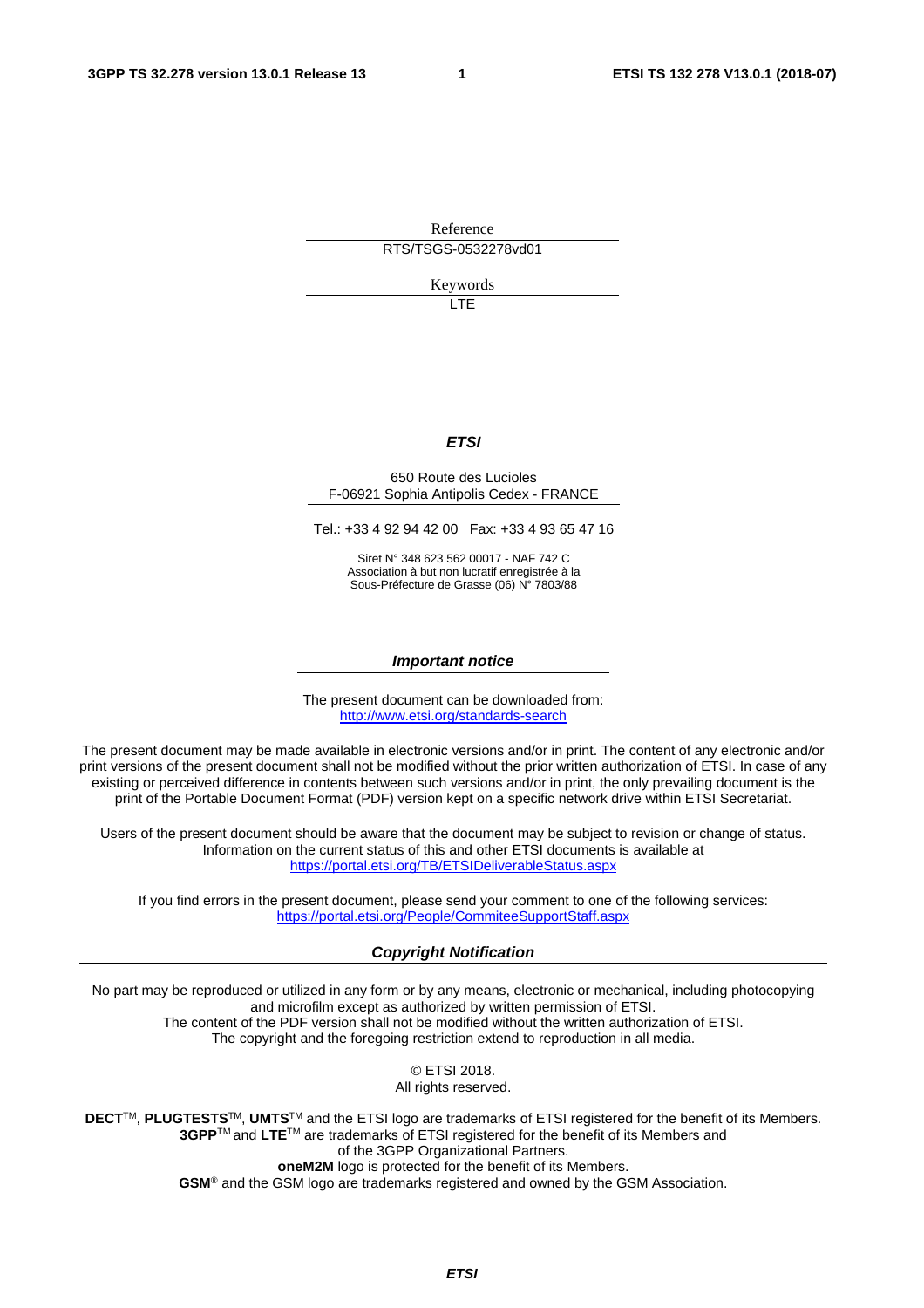# Intellectual Property Rights

#### Essential patents

IPRs essential or potentially essential to normative deliverables may have been declared to ETSI. The information pertaining to these essential IPRs, if any, is publicly available for **ETSI members and non-members**, and can be found in ETSI SR 000 314: *"Intellectual Property Rights (IPRs); Essential, or potentially Essential, IPRs notified to ETSI in respect of ETSI standards"*, which is available from the ETSI Secretariat. Latest updates are available on the ETSI Web server ([https://ipr.etsi.org/\)](https://ipr.etsi.org/).

Pursuant to the ETSI IPR Policy, no investigation, including IPR searches, has been carried out by ETSI. No guarantee can be given as to the existence of other IPRs not referenced in ETSI SR 000 314 (or the updates on the ETSI Web server) which are, or may be, or may become, essential to the present document.

#### **Trademarks**

The present document may include trademarks and/or tradenames which are asserted and/or registered by their owners. ETSI claims no ownership of these except for any which are indicated as being the property of ETSI, and conveys no right to use or reproduce any trademark and/or tradename. Mention of those trademarks in the present document does not constitute an endorsement by ETSI of products, services or organizations associated with those trademarks.

# Foreword

This Technical Specification (TS) has been produced by ETSI 3rd Generation Partnership Project (3GPP).

The present document may refer to technical specifications or reports using their 3GPP identities, UMTS identities or GSM identities. These should be interpreted as being references to the corresponding ETSI deliverables.

The cross reference between GSM, UMTS, 3GPP and ETSI identities can be found under [http://webapp.etsi.org/key/queryform.asp.](http://webapp.etsi.org/key/queryform.asp)

# Modal verbs terminology

In the present document "**shall**", "**shall not**", "**should**", "**should not**", "**may**", "**need not**", "**will**", "**will not**", "**can**" and "**cannot**" are to be interpreted as described in clause 3.2 of the [ETSI Drafting Rules](https://portal.etsi.org/Services/editHelp!/Howtostart/ETSIDraftingRules.aspx) (Verbal forms for the expression of provisions).

"**must**" and "**must not**" are **NOT** allowed in ETSI deliverables except when used in direct citation.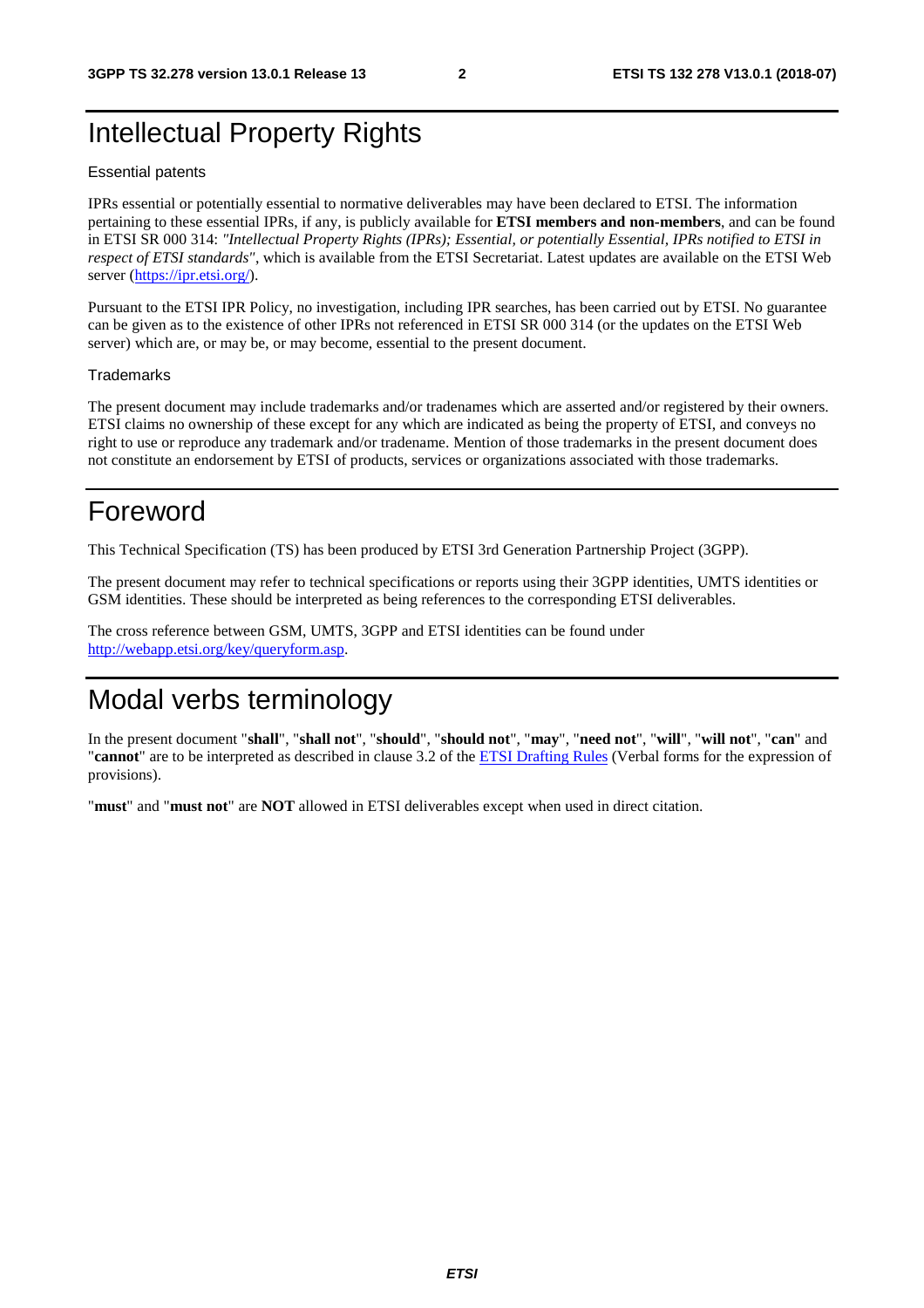$\mathbf{3}$ 

# Contents

|                | Annex A (informative): |  |  |
|----------------|------------------------|--|--|
|                |                        |  |  |
| 6.4            |                        |  |  |
| 6.3.3<br>6.3.4 |                        |  |  |
| 6.3.2.2        |                        |  |  |
| 6.3.2.1        |                        |  |  |
| 6.3.2          |                        |  |  |
| 6.3.1.2        |                        |  |  |
| 6.3.1.1        |                        |  |  |
| 6.3.1          |                        |  |  |
| 6.3            |                        |  |  |
| 6.2.2          |                        |  |  |
| 6.2.1          |                        |  |  |
| 6.2            |                        |  |  |
| 6.1.3.3        |                        |  |  |
| 6.1.3.2        |                        |  |  |
| 6.1.3.1        |                        |  |  |
| 6.1.3          |                        |  |  |
| 6.1.2          |                        |  |  |
| 6.1.1.3        |                        |  |  |
| 6.1.1.2        |                        |  |  |
| 6.1.1.1        |                        |  |  |
| 6.1.1          |                        |  |  |
| 6.1            |                        |  |  |
| 6              |                        |  |  |
|                |                        |  |  |
| 5.3.1<br>5.3.2 |                        |  |  |
| 5.3            |                        |  |  |
| 5.2.5          |                        |  |  |
| 5.2.4          |                        |  |  |
| 5.2.3          |                        |  |  |
| 5.2.2          |                        |  |  |
| 5.2.1          |                        |  |  |
| 5.2            |                        |  |  |
| 5.1            |                        |  |  |
| 5              |                        |  |  |
|                |                        |  |  |
| 4.3            |                        |  |  |
| 4.2            |                        |  |  |
| 4.1            |                        |  |  |
| $\overline{4}$ |                        |  |  |
| 3.3            |                        |  |  |
| 3.2            |                        |  |  |
| 3.1            |                        |  |  |
| 3              |                        |  |  |
| 2              |                        |  |  |
|                |                        |  |  |
| 1              |                        |  |  |
|                |                        |  |  |
|                |                        |  |  |
|                |                        |  |  |
|                |                        |  |  |
|                |                        |  |  |
|                |                        |  |  |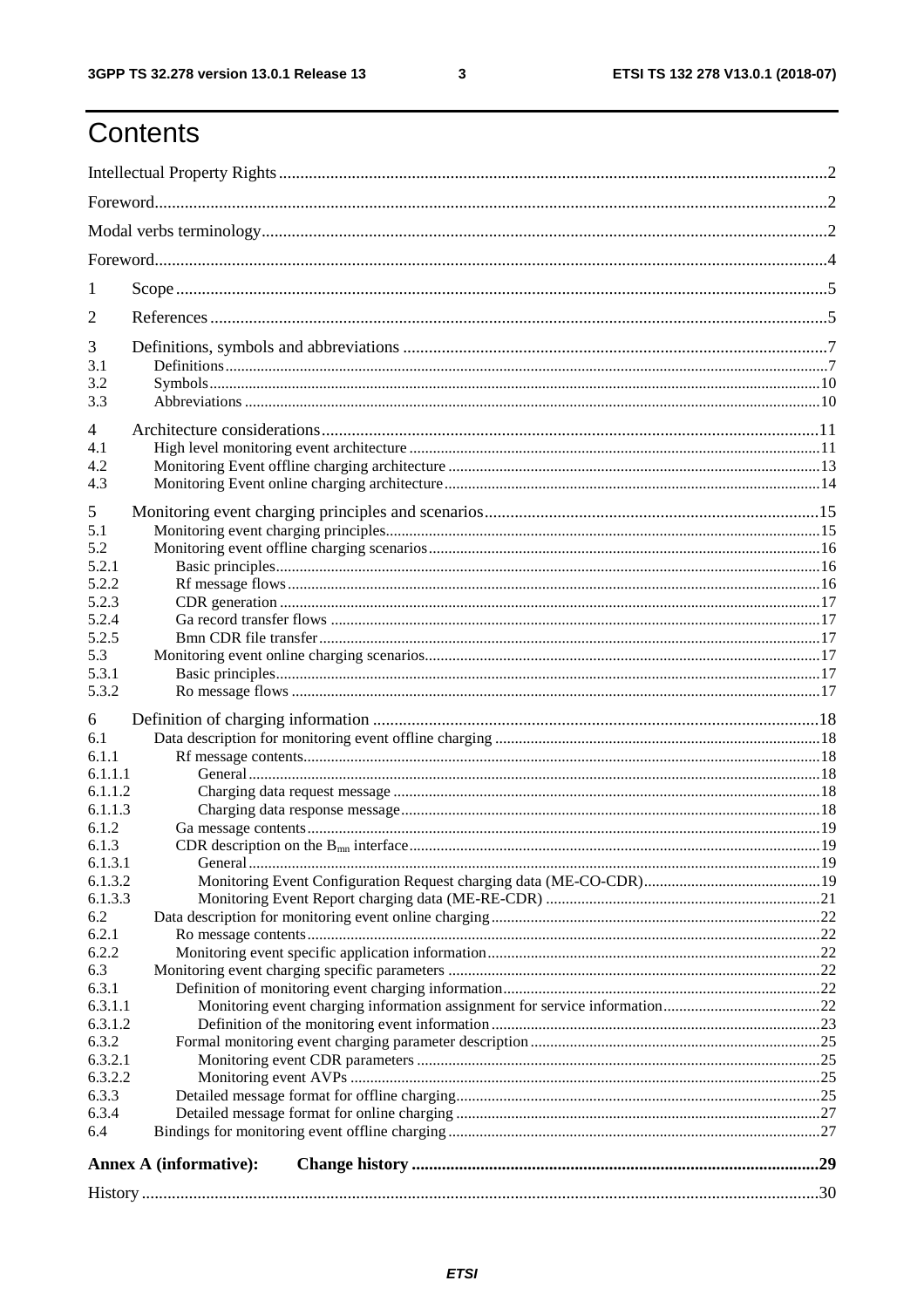# Foreword

This Technical Specification has been produced by the 3rd Generation Partnership Project (3GPP).

The contents of the present document are subject to continuing work within the TSG and may change following formal TSG approval. Should the TSG modify the contents of the present document, it will be re-released by the TSG with an identifying change of release date and an increase in version number as follows:

Version x.y.z

where:

- x the first digit:
	- 1 presented to TSG for information;
	- 2 presented to TSG for approval;
	- 3 or greater indicates TSG approved document under change control.
- y the second digit is incremented for all changes of substance, i.e. technical enhancements, corrections, updates, etc.
- z the third digit is incremented when editorial only changes have been incorporated in the document.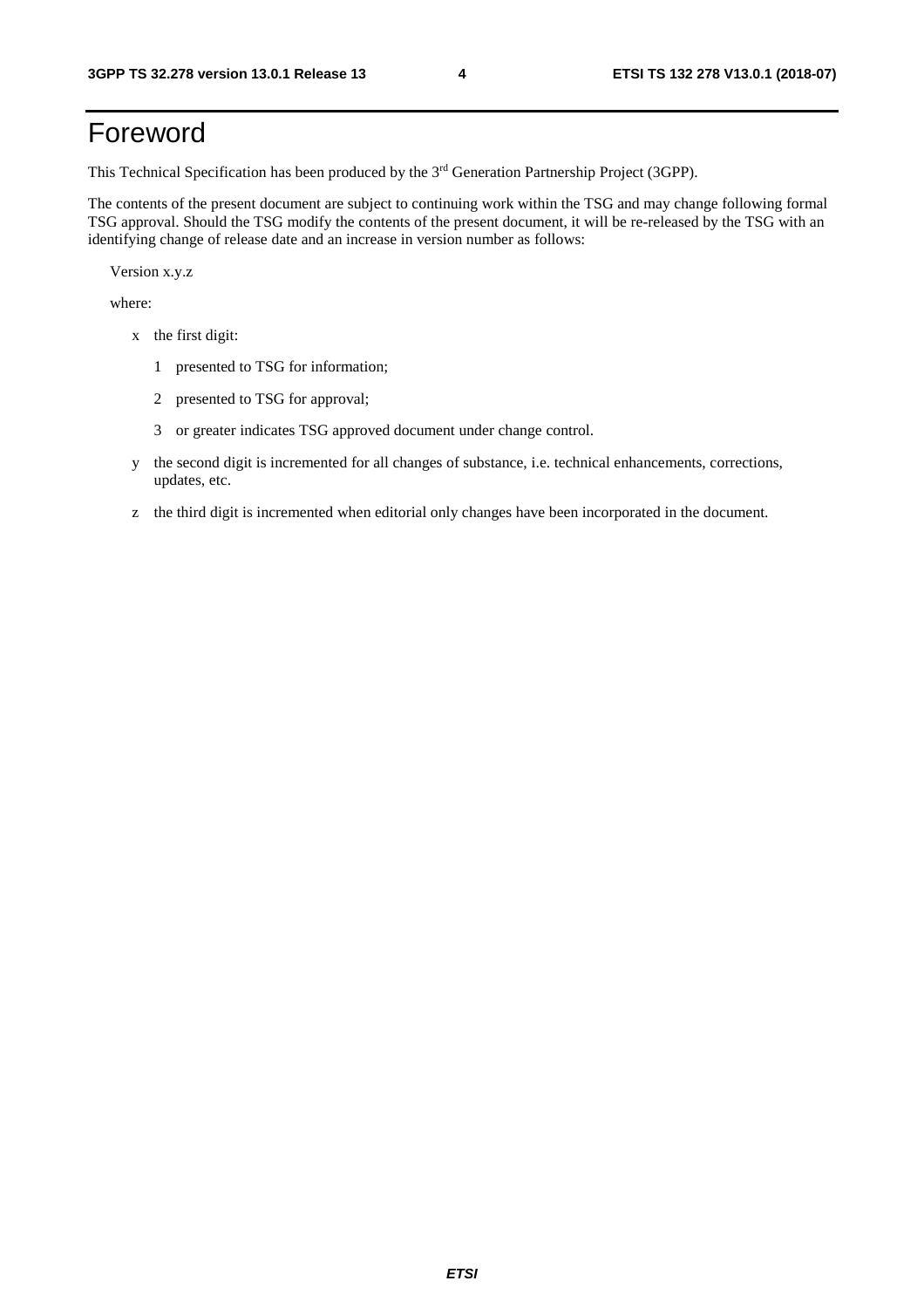# 1 Scope

The present document is part of a series of documents that specify charging functionality and charging management in GSM/UMTS/LTE networks. The GSM/UMTS/LTE core network charging architecture and principles are specified in TS 32.240 [1], which provides an umbrella for other charging management TSs that specify:

- the content of the CDRs per domain / subsystem / service (offline charging);
- the content of real-time charging messages per domain / subsystem / service (online charging);
- the functionality of online and offline charging for those domains / subsystems / services;
- the interfaces that are used in the charging framework to transfer the charging information (i.e. CDRs or charging events).

The complete document structure for these TSs is defined in TS 32.240 [1].

The present document specifies the Offline Charging description for Monitoring Events, based on the functional stage 2 description in TS 23.682 [243]. This charging description includes the offline charging architecture and scenarios specific to Monitoring Events, as well as the mapping of the common 3GPP charging architecture specified in TS 32.240 [1] onto the 3GPP Architecture for Service Capability Exposure. It further specifies the structure and content of the CDRs for offline charging. The present document is related to other 3GPP charging TSs as follows:

- The common 3GPP charging architecture is specified in TS 32.240 [1].
- The parameters, abstract syntax and encoding rules for the CDRs are specified in TS 32.298 [51].
- A transaction based mechanism for the transfer of CDRs within the network is specified in TS 32.295 [54].
- The file based mechanism used to transfer the CDRs from the network to the operator's billing domain (e.g. the billing system or a mediation device) is specified in TS 32.297 [52].
- The 3GPP Diameter application that is used for Monitoring Event offline charging is specified in TS 32.299 [50].

The online charging functionality for Monitoring Events is outside the scope of 3GPP standardisation.

All references, abbreviations, definitions, descriptions, principles and requirements, used in the present document, that are common across 3GPP TSs, are defined in the 3GPP Vocabulary, TR 21.905 [100]. Those that are common across charging management in GSM/UMTS/LTE domains, services or subsystems are provided in the umbrella document TS 32.240 [1] and are copied into clause 3 of the present document for ease of reading. Finally, those items that are specific to the present document are defined exclusively in the present document.

# 2 References

The following documents contain provisions which, through reference in this text, constitute provisions of the present document.

- References are either specific (identified by date of publication, edition number, version number, etc.) or non-specific.
- For a specific reference, subsequent revisions do not apply.
- For a non-specific reference, the latest version applies. In the case of a reference to a 3GPP document (including a GSM document), a non-specific reference implicitly refers to the latest version of that document *in the same Release as the present document*.
- [1] 3GPP TS 32.240: "Telecommunication management; Charging management; Charging architecture and principles".
- [2] [9] Void.
- [10] 3GPP TS 32.250: "Telecommunication management; Charging management; Circuit Switched (CS) domain charging".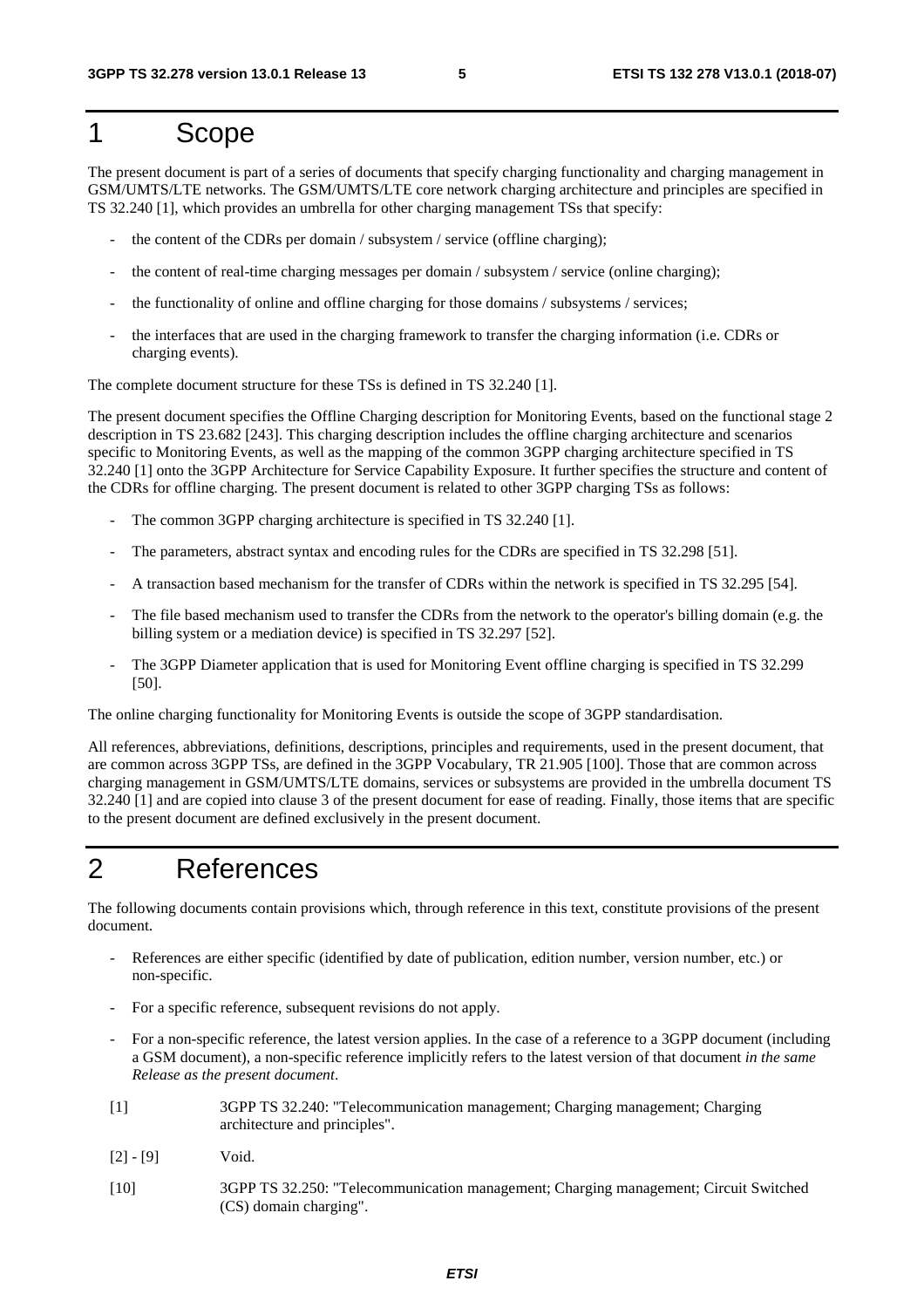| $[11]$        | 3GPP TS 32.251: "Telecommunication management; Charging management; Packet Switched<br>(PS) domain charging".                     |
|---------------|-----------------------------------------------------------------------------------------------------------------------------------|
| $[12] - [19]$ | Void.                                                                                                                             |
| $[20]$        | 3GPP TS 32.260: "Telecommunication management; Charging management; IP Multimedia<br>Subsystem (IMS) charging".                   |
| $[21] - [29]$ | Void.                                                                                                                             |
| $[30]$        | 3GPP TS 32.270: "Telecommunication management; Charging management; Multimedia<br>Messaging Service (MMS) charging".              |
| $[31]$        | 3GPP TS 32.271: "Telecommunication management; Charging management; Location Services<br>(LCS) charging".                         |
| $[32]$        | 3GPP TS 32.272: "Telecommunication management; Charging management; Push-to-Talk over<br>Cellular (PoC) charging".                |
| $[33]$        | 3GPP TS 32.273: "Telecommunication management; Charging management; Multimedia<br>Broadcast/Multicast Service (MBMS) charging".   |
| $[34]$        | 3GPP TS 32.274: "Telecommunication management; Charging management; Short Message<br>Service (SMS) charging".                     |
| $[35]$        | 3GPP TS 32.275: "Telecommunication management; Charging management; MultiMedia<br>Telephony (MMTel) charging".                    |
| $[36]$        | 3GPP TS 32.276: "Telecommunication management; Charging management; Voice Call Service<br>(VCS) charging".                        |
| $[37]$        | 3GPP TS 32.277: "Telecommunication management; Charging management; Proximity-based<br>Services (ProSe) charging".                |
| $[38] - [49]$ | Void.                                                                                                                             |
| $[50]$        | 3GPP TS 32.299: "Telecommunication management; Charging management; Diameter charging<br>application".                            |
| $[51]$        | 3GPP TS 32.298: "Telecommunication management; Charging management; Charging Data<br>Record (CDR) parameter description".         |
| $[52]$        | 3GPP TS 32.297: "Telecommunication management; Charging management; Charging Data<br>Record (CDR) file format and transfer".      |
| $[53]$        | 3GPP TS 32.296: "Telecommunication management; Charging management; Online Charging<br>System (OCS) applications and interfaces". |
| $[54]$        | 3GPP TS 32.295: "Telecommunication management; Charging management; Charging Data<br>Record (CDR) transfer".                      |
| $[55]$        | Void.                                                                                                                             |
| $[56]$        | 3GPP TS 32.293: "Telecommunication management; Charging management; Proxy Function".                                              |
| $[57] - [99]$ | Void.                                                                                                                             |
| $[100]$       | 3GPP TR 21.905: "Vocabulary for 3GPP Specifications".                                                                             |
| $[101]$       | 3GPP TS 22.101: "Service aspects; Service Principles".                                                                            |
| $[102]$       | 3GPP TS 22.115: "Service aspects; Charging and billing".                                                                          |
| $[103]$       | 3GPP TS 23.002: "Network Architecture".                                                                                           |
| [104]         | 3GPP TS 23.003: "Numbering, addressing and identification".                                                                       |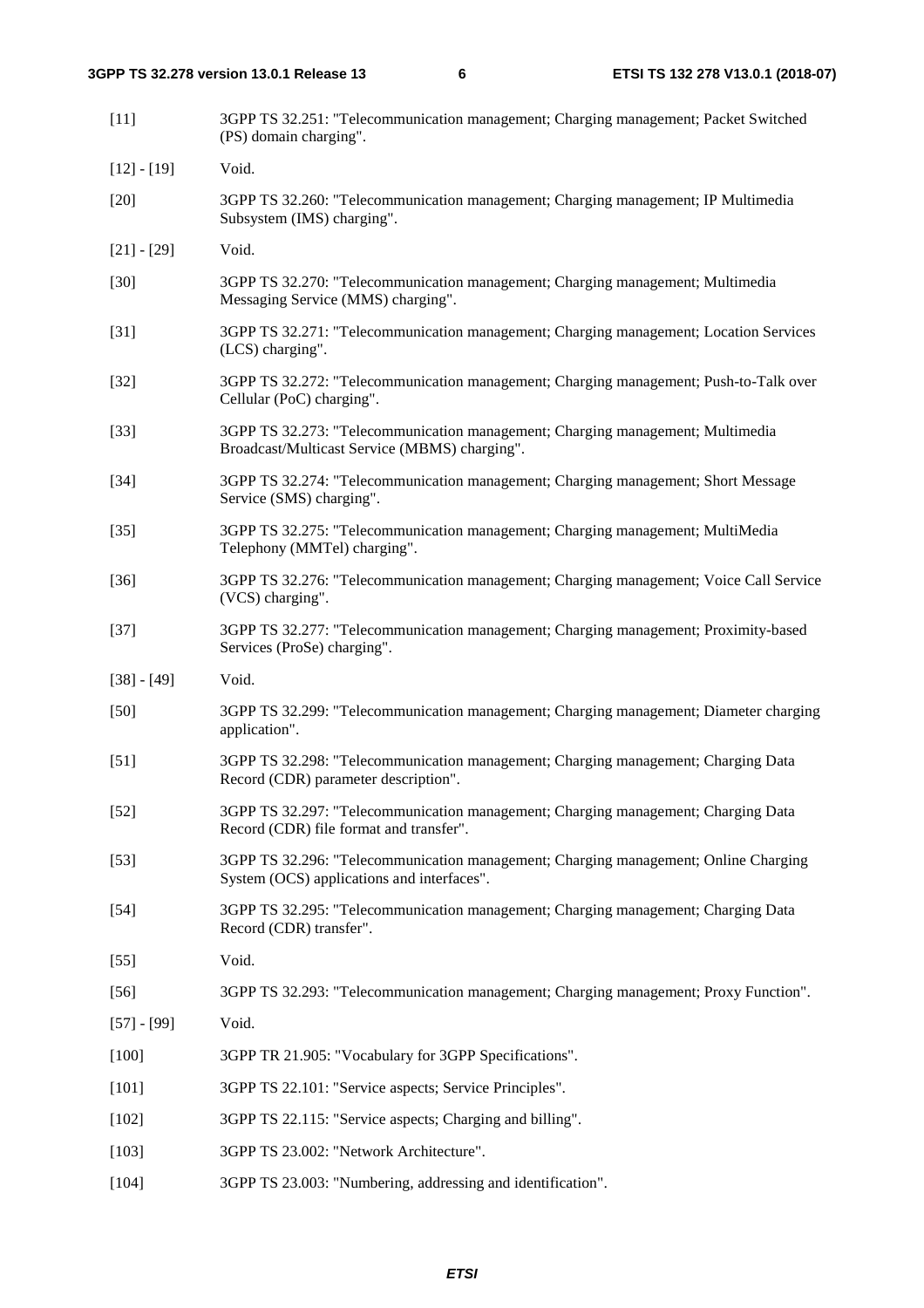| [105]           | 3GPP TS 27.001: "General on Terminal Adaptation Functions (TAF) for Mobile Stations (MS)".                                                                                                                                             |
|-----------------|----------------------------------------------------------------------------------------------------------------------------------------------------------------------------------------------------------------------------------------|
| $[106] - [199]$ | Void.                                                                                                                                                                                                                                  |
| $[200] - [212]$ | void                                                                                                                                                                                                                                   |
| [213]           | 3GPP TS 24.002: "GSM - UMTS Public Land Mobile Network (PLMN) access reference<br>configuration".                                                                                                                                      |
| $[214] - [242]$ | Void.                                                                                                                                                                                                                                  |
| $[243]$         | 3GPP TS 23.682: "Architecture enhancements to facilitate communications with packet data<br>networks and applications".                                                                                                                |
| $[244] - [299]$ | Void.                                                                                                                                                                                                                                  |
| $[300]$         | Recommendation ITU-T D.93: "Charging and accounting in the international land mobile<br>telephone service (provided via cellular radio systems)".                                                                                      |
| $[301] - [309]$ | Void.                                                                                                                                                                                                                                  |
| $[310]$         | Recommendation ITU-T E.164: "The international public telecommunication numbering plan".                                                                                                                                               |
| $[311] - [329]$ | Void.                                                                                                                                                                                                                                  |
| $[330]$         | Recommendation ITU-T Q.767: "Application of the ISDN user part of CCITT signalling System<br>No.7 for international ISDN interconnections".                                                                                            |
| $[331] - [349]$ | Void.                                                                                                                                                                                                                                  |
| $[350]$         | Recommendation ITU-T X.25: "Interface between Data Terminal Equipment (DTE) and Data<br>Circuit-terminating Equipment (DCE) for terminals operating in the packet mode and connected to<br>public data networks by dedicated circuit". |
| $[351]$         | Recommendation ITU-T X.121: "International numbering plan for public data networks".                                                                                                                                                   |
| $[352] - [399]$ | Void.                                                                                                                                                                                                                                  |
| $[400]$         | IETF RFC 959 (1985): "File Transfer Protocol".                                                                                                                                                                                         |
| $[401]$         | IETF RFC 3588 (2003): "Diameter Base Protocol".                                                                                                                                                                                        |
| [402]           | IETF RFC 4006 (2005): "Diameter Credit-Control Application".                                                                                                                                                                           |
| $[403] - [499]$ | Void.                                                                                                                                                                                                                                  |
| $[500] - [599]$ | Void.                                                                                                                                                                                                                                  |

# 3 Definitions, symbols and abbreviations

# 3.1 Definitions

For the purposes of the present document, the terms and definitions given in TR 21.905 [100] and the following apply. A term defined in the present document takes precedence over the definition of the same term, if any, in TR 21.905 [100].

**2G- / 3G-:** prefixes 2G- and 3G- refer to functionality that supports only GSM or UMTS, respectively, e.g. 2G-SGSN refers only to the GSM functionality of an SGSN.

NOTE 1: When the term/prefix is omitted, reference is made independently from the GSM or UMTS functionality.

**accounting:** process of apportioning charges between the Home Environment, Serving Network and Subscriber.

**application data:** information / data specific to an application other than the MMS User Agent / VASP which is intended to be transported without alteration by using MMS.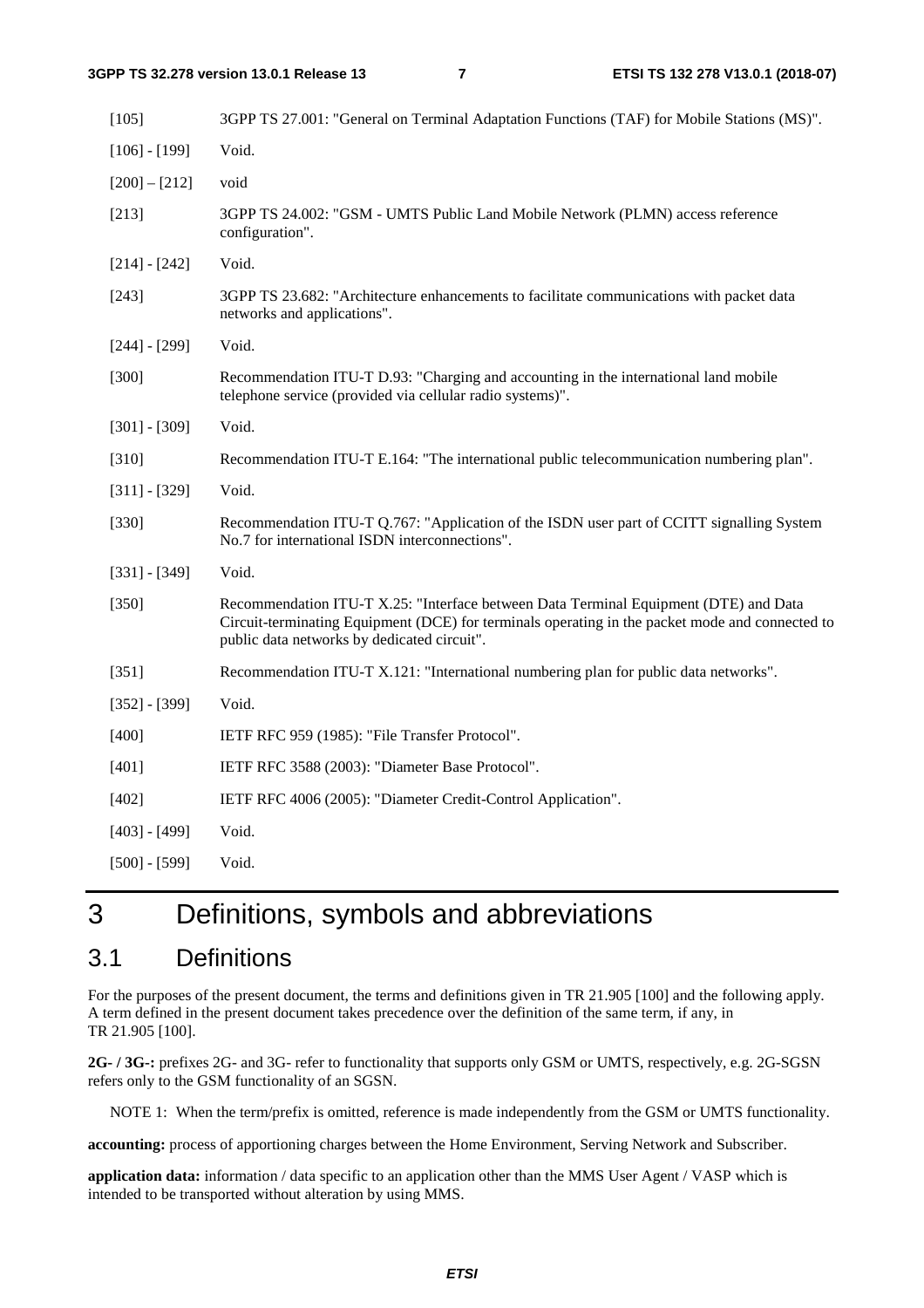NOTE 2: Application Data may be of any content type and format.

**billing:** function whereby CDRs generated by the charging function(s) are transformed into bills requiring payment.

**Billing Domain:** part of the operator network, which is outside the telecommunication network, that receives and processes CDR files from the core network charging functions.

NOTE 3: It includes functions that can provide billing mediation and billing or other (e.g. statistical) end applications. It is only applicable to offline charging (see "Online Charging System" for equivalent functionality in online charging).

**CDR field categories:** the CDR fields are defined in the present document. CDR fields may be operator provisionable and are divided into the following categories:

- **Mandatory (M):** field that shall always be present in the CDR.
- **Conditional (C):** field that shall be present in a CDR if certain conditions are met.
- **Operator Provisionable: Mandatory**  $(O_M)$ **:** field that, if provisioned by the operator, shall always be present in the CDR.
- **Operator Provisionable: Conditional (OC):** field that, if provisioned by the operator, shall be present in a CDR if certain conditions are met.

**chargeable event:** activity utilizing telecommunication network resources and related services for:

- user to user communication (e.g. a single call, a data communication session or a short message); or
- user to network communication (e.g. service profile administration); or
- inter-network communication (e.g. transferring calls, signalling, or short messages); or
- mobility (e.g. roaming or inter-system handover); and
- that the network operator may want to charge for.
- NOTE 4: As a minimum, a chargeable event characterises the resource / service usage and indicates the identity of the involved end user(s).

**charged party:** user involved in a chargeable event who has to pay parts or the whole charges of the chargeable event, or a third party paying the charges caused by one or all users involved in the chargeable event, or a network operator.

**charging:** function within the telecommunications network and the associated OCS/BD components whereby information related to a chargeable event is collected, formatted, transferred and evaluated in order to make it possible to determine usage for which the charged party may be billed (offline charging) or the subscriber's account balance may be debited (online charging).

**Charging Data Record (CDR):** formatted collection of information about one or more chargeable event(s) (e.g. time of call set-up, duration of the call, amount of data transferred, etc) for use in billing and accounting.

NOTE 5: For each party to be charged for parts of or all charges of the chargeable event(s) a separate CDR shall be generated, i.e. more than one CDR may be generated for a single chargeable event, e.g. because of its long duration, or because more than one charged party is to be charged.

**charging event:** set of charging information forwarded by the CTF towards the CDF (offline charging) or towards the OCS (online charging).

NOTE 6: Each charging event matches exactly one chargeable event.

**charging function:** entity inside the core network domain, subsystem or service that is involved in charging for that domain, subsystem or service.

**delivery report:** feedback information provided to an originator MMS User Agent by an MMS Relay/Server about the status of the delivery of an MM.

**domain:** part of a communication network that provides network resources using a certain bearer technology.

**GSM only:** qualifier indicating that this clause or paragraph applies only to a GSM system.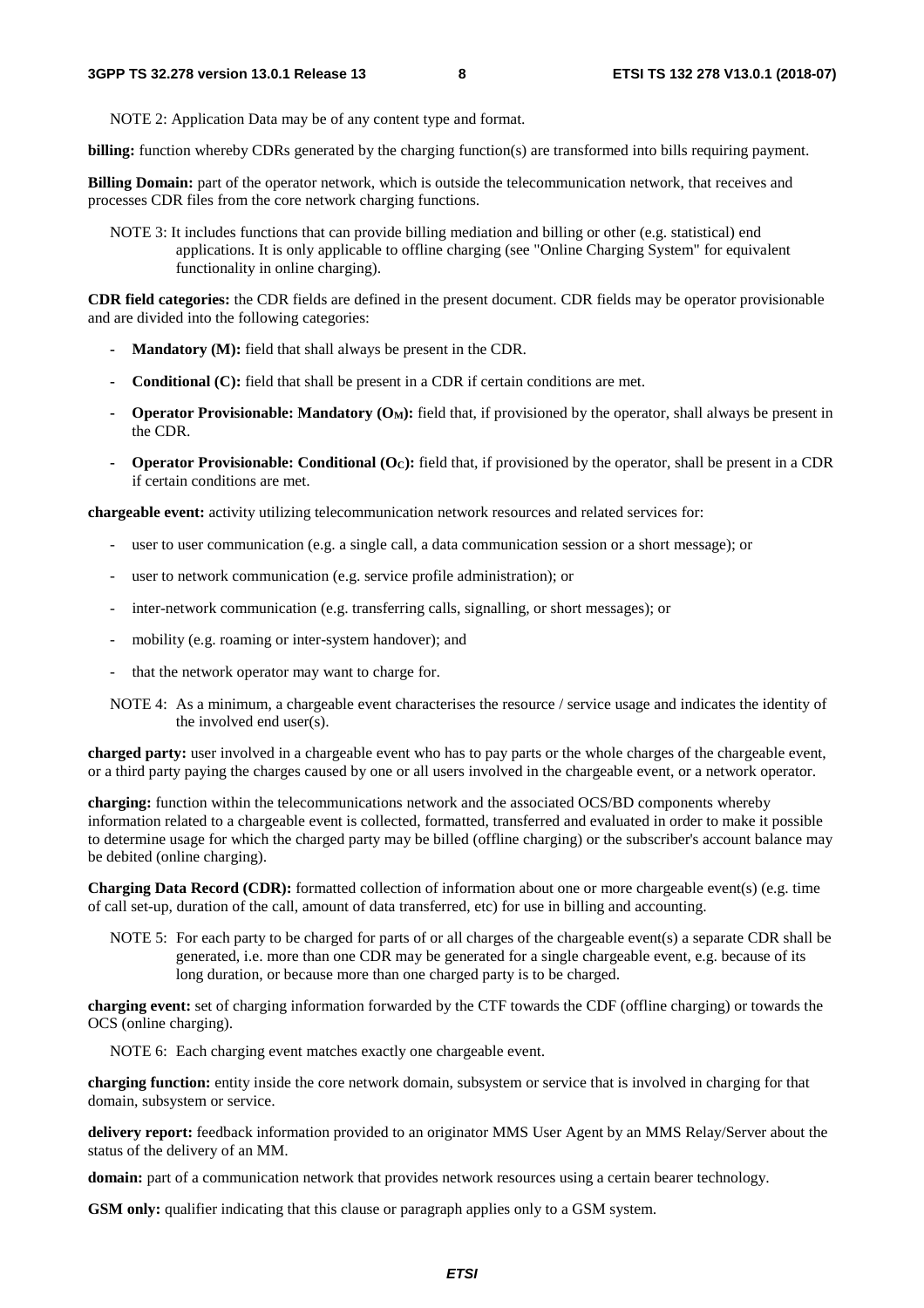NOTE 7: For multi-system cases this is determined by the current serving radio access network.

**in GSM,...:** qualifier indicating that this paragraph applies only to GSM System.

**in UMTS,...:** qualifier indicating that this paragraph applies only to UMTS System.

**inter-system change:** change of radio access between different radio access technologies such as GSM, UMTS and LTE.

**"middle tier" (charging) TS:** term used for the 3GPP charging TSs that specify the domain / subsystem / service specific, online and offline, charging functionality.

NOTE 8: These are all the TSs in the numbering range from TS 32.250 to TS 32.279, e.g. TS 32.250 [10] for the CS domain, TS 32.260 [20] for the IMS or TS 32.270 [30] for the MMS service. Currently, there is only one "tier 1" TS in 3GPP, which is TS 32.240 [1] that specifies the charging architecture and principles. Finally, there are a number of top tier TSs in the 32.29x numbering range ([50] ff) that specify common charging aspects such as parameter definitions, encoding rules, the common billing domain interface or common charging applications.

**offline charging:** charging mechanism where charging information **does not** affect, in real-time, the service rendered.

**online charging:** charging mechanism where charging information **can** affect, in real-time, the service rendered and therefore a direct interaction of the charging mechanism with bearer/session/service control is required.

**online charging system:** the entity that performs real-time credit control. Its functionality includes transaction handling, rating, online correlation and management of subscriber account balances.

**packet switched domain:** domain within GSM/UMTS/LTE in which data is transferred in packet switched mode. Corresponds to the term "GPRS".

**partial CDR:** CDR that provides charging information on part of a subscriber session. A long session may be covered by several partial CDRs.

NOTE 9: Two formats are considered for Partial CDRs. One that contains all of the provisioned fields (FQPC); the second has a reduced format (RPC).

**settlement:** payment of amounts resulting from the accounting process.

**subscriber:** entity (associated with one or more users) that is engaged in a subscription with a service provider.

NOTE 10: The subscriber is allowed to subscribe and unsubscribe services, to register a user or a list of users authorised to enjoy these services, and also to set the limits relative to the use that associated users make of these services.

**successful call:** connection that reaches the communication or data transfer phase e.g. the "answered" state for speech connections.

NOTE 11: All other connection attempts are regarded as unsuccessful.

**target UE:** UE being positioned.

**tariff period:** part of one (calendar) day during which a particular tariff is applied. Defined by the time at which the period commences (the switch-over time) and the tariff to be applied after switch-over.

**tariff:** set of parameters defining the network utilisation charges for the use of a particular bearer / session / service.

**UMTS only:** qualifier indicating that this clause or paragraph applies only to a UMTS system.

NOTE 12: For multi-system cases this is determined by the current serving radio access network.

**user:** entity, not part of the 3GPP System, that uses network resources by means of a subscription.

NOTE 13: The user may or may not be identical to the subscriber holding that subscription.

**User Equipment (UE):** device allowing a user access to network services.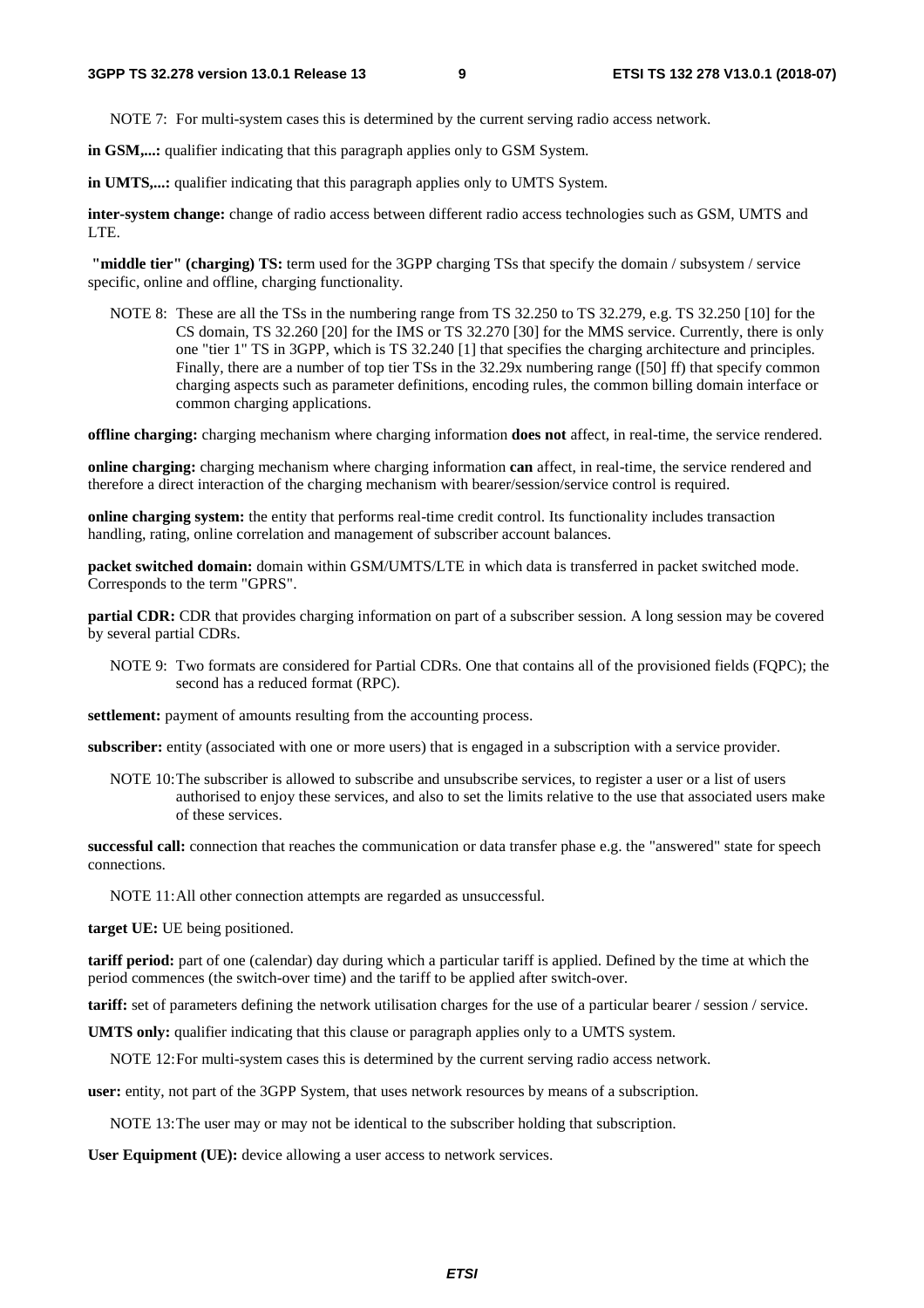NOTE 14: For the purpose of 3GPP specifications the interface between the UE and the network is the radio interface. A User Equipment can be subdivided into a number of domains, the domains being separated by reference points. Currently defined domains are the USIM and ME Domains. The ME Domain can further be subdivided into several components showing the connectivity between multiple functional groups. These groups can be implemented in one or more hardware devices. An example of such a connectivity is the TE – MT interface. Further, an occurrence of a User Equipment is an MS for GSM as defined in TS 24.002 [213].

# 3.2 Symbols

For the purposes of the present document, the following symbols apply:

| Reference point for the CDR file transfer from the Monitoring Event CGF to the BD. |
|------------------------------------------------------------------------------------|
| Reference point for CDR transfer between a CDF and the CGF.                        |
| Reference point between the SCEF and the RCAF.                                     |
| Offline charging reference point between a MME/SGSN/IWK-SCEF and the CDF.          |
| Reference point between the SCEF and the HSS.                                      |
| Reference point between the SCEF and the s erving MME.                             |
| Reference point between the IWK-SCEF and the serving MME.                          |
| Reference point between the SCEF and the serving SGSN.                             |
| Reference point between the IWK-SCEF and the serving SGSN.                         |
| Reference point between the IWK-SCEF and the serving SCEF.                         |
|                                                                                    |

# 3.3 Abbreviations

For the purposes of the present document, the abbreviations given in TR 21.905 [100] and the following apply. An abbreviation defined in the present document takes precedence over the definition of the same abbreviation, if any, in TR 21.905 [100].

| 3G           | 3 <sup>rd</sup> Generation                      |
|--------------|-------------------------------------------------|
| 3GPP         | 3rd Generation Partnership Project              |
| <b>ACA</b>   | <b>Accounting Answer</b>                        |
| <b>ACR</b>   | <b>Accounting Request</b>                       |
| AMF          | <b>Account Balance Management Function</b>      |
| <b>APN</b>   | <b>Access Point Name</b>                        |
| <b>AVP</b>   | Attribute Value Pair                            |
| <b>BD</b>    | <b>Billing Domain</b>                           |
| BS           | <b>Billing System</b>                           |
| <b>CCF</b>   | <b>Charging Collection Function</b>             |
| <b>CDF</b>   | <b>Charging Data Function</b>                   |
| <b>CDR</b>   | <b>Charging Data Record</b>                     |
| CG           | Charging Gateway                                |
| CGF          | <b>Charging Gateway Function</b>                |
| <b>CRF</b>   | <b>Charging Rules Function</b>                  |
| <b>CTF</b>   | <b>Charging Trigger Function</b>                |
| <b>DCCA</b>  | Diameter Credit Control Application             |
| <b>EBCF</b>  | <b>Event Based Charging Function</b>            |
| <b>ECUR</b>  | Event Charging with Unit Reservation            |
| <b>FCI</b>   | Furnish Charging Information                    |
| <b>FQPC</b>  | <b>Fully Qualified Partial CDR</b>              |
| <b>FTAM</b>  | File Transfer, Access and Management            |
| G-CDR        | GGSN (PDP context) generated - CDR              |
| <b>GGSN</b>  | Gateway GPRS Support Node                       |
| <b>GPRS</b>  | General Packet Radio Service                    |
| <b>GSM</b>   | Global System for Mobile communication          |
| <b>HLR</b>   | Home Location Register                          |
| <b>HPLMN</b> | Home PLMN                                       |
| <b>HSS</b>   | Home Subscriber Server                          |
| <b>IEC</b>   | <b>Immediate Event Charging</b>                 |
| <b>IETF</b>  | <b>Internet Engineering Task Force</b>          |
| <b>IMEI</b>  | International Mobile Equipment Identity         |
| <b>IMSI</b>  | <b>International Mobile Subscriber Identity</b> |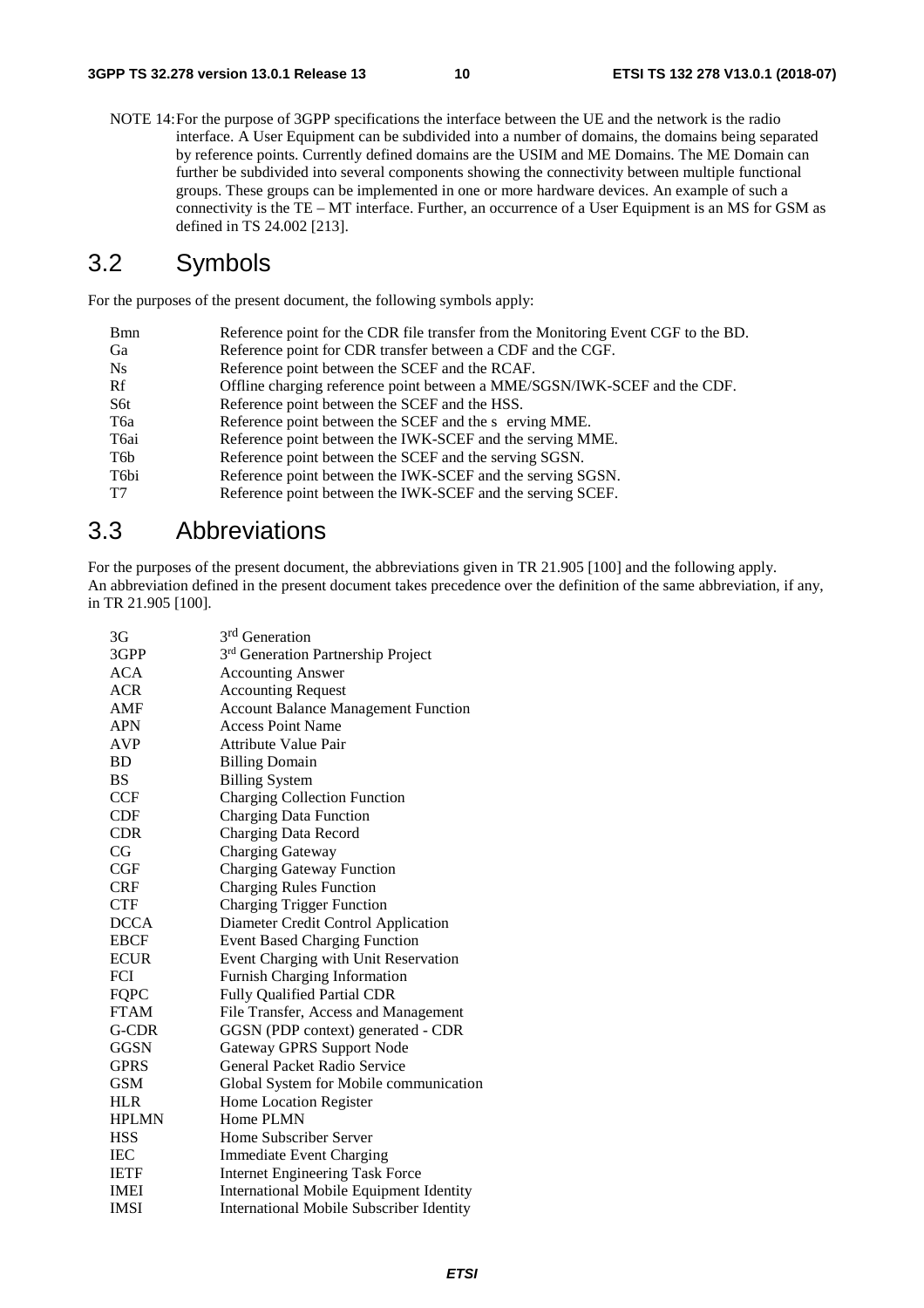| IP                | <b>Internet Protocol</b>                             |
|-------------------|------------------------------------------------------|
| IPv4              | <b>Internet Protocol version 4</b>                   |
| IP <sub>v</sub> 6 | Internet Protocol version 6                          |
| <b>ISDN</b>       | <b>Integrated Services Digital Network</b>           |
| <b>IWK-SCEF</b>   | <b>Interworking SCEF</b>                             |
| M-CDR             | Mobility management generated - Charging Data Record |
| <b>MECN</b>       | Monitoring Event Charging Node (MME, SGSN, IWK-SCEF) |
| <b>MNC</b>        | Mobile Network Code (part of IMSI)                   |
| <b>MSISDN</b>     | Mobile Station ISDN number                           |
| NE                | Network Element                                      |
| NI                | Network Identifier (part of the APN)                 |
| <b>OCF</b>        | <b>Online Charging Function</b>                      |
| <b>OCS</b>        | <b>Online Charging System</b>                        |
| <b>OMA</b>        | Open Mobile Alliance                                 |
| <b>PLMN</b>       | Public Land Mobile Network                           |
| <b>PMD</b>        | Pseudonym Mediation Device functionality             |
| PS                | Packet-Switched                                      |
| <b>PSPDN</b>      | Packet-Switched Public Data Network                  |
| <b>PSTN</b>       | Public Switched Telephony Network                    |
| QoS               | Quality of Service                                   |
| RAB               | Radio Access Bearer                                  |
| <b>RAN</b>        | Radio Access Network                                 |
| RF                | <b>Rating Function</b>                               |
| <b>SBCF</b>       | <b>Session Based Charging Function</b>               |
| <b>SCCP</b>       | <b>Signalling Connection Control Part</b>            |
| S-CDR             | SGSN (PDP context) generated - CDR                   |
| <b>SCEF</b>       | Service Capability Exposure Function                 |
| <b>SCUR</b>       | Session Charging with Unit Reservation               |
| <b>SGSN</b>       | Serving GPRS Support Node                            |
| <b>TAP</b>        | <b>Transferred Account Procedure</b>                 |
| <b>TDP</b>        | <b>Trigger Detection Point</b>                       |
| TPF               | Traffic Plane Function                               |
| TR                | <b>Technical Report</b>                              |
| <b>TS</b>         | <b>Technical Specification</b>                       |
| TV                | Type, Value                                          |
| <b>UA</b>         | <b>User Agent</b>                                    |
| <b>UE</b>         | <b>User Equipment</b>                                |
| <b>UMTS</b>       | Universal Mobile Telecommunications System           |
| <b>UTRAN</b>      | Universal Terrestrial Radio Access Network           |
| <b>VLR</b>        | Visitor Location Register                            |
| VPLMN             | Visited PLMN                                         |

# 4 Architecture considerations

# 4.1 High level monitoring event architecture

Figure 4.1.1 shows the overall architecture for Service Capability Exposure which enables the 3GPP network to securely expose its services and capabilities provided by 3GPP network interfaces to external 3rd party service provider applications, which includes Monitoring Event functionality, as described in TS 23.682 [243].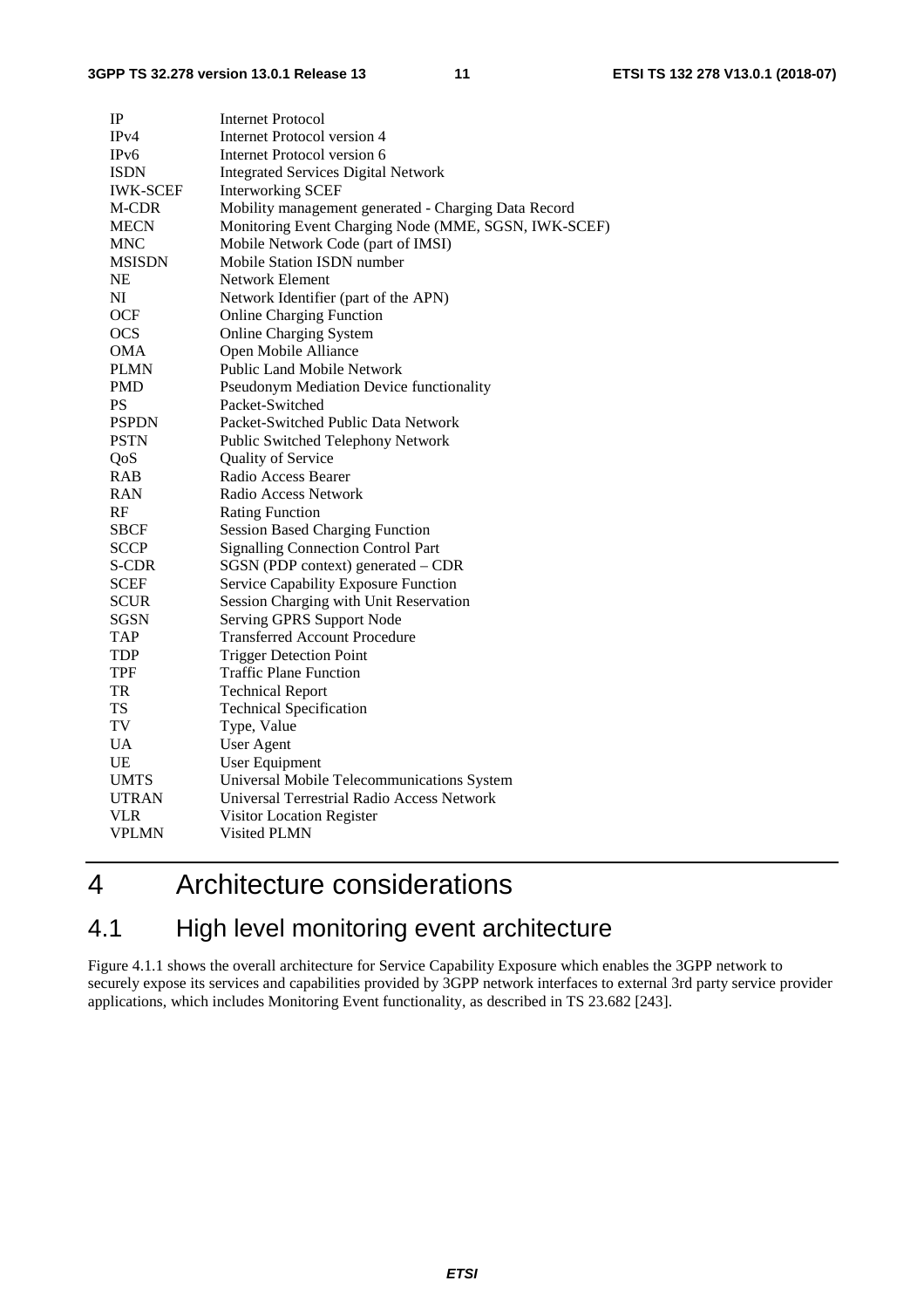

**Figure 4.1.1: 3GPP Architecture for Service Capability Exposure** 

For roaming case, the Interworking SCEF (IWK-SCEF) is optionally deployed and located in the VPLMN, as described in figure 4.1.2.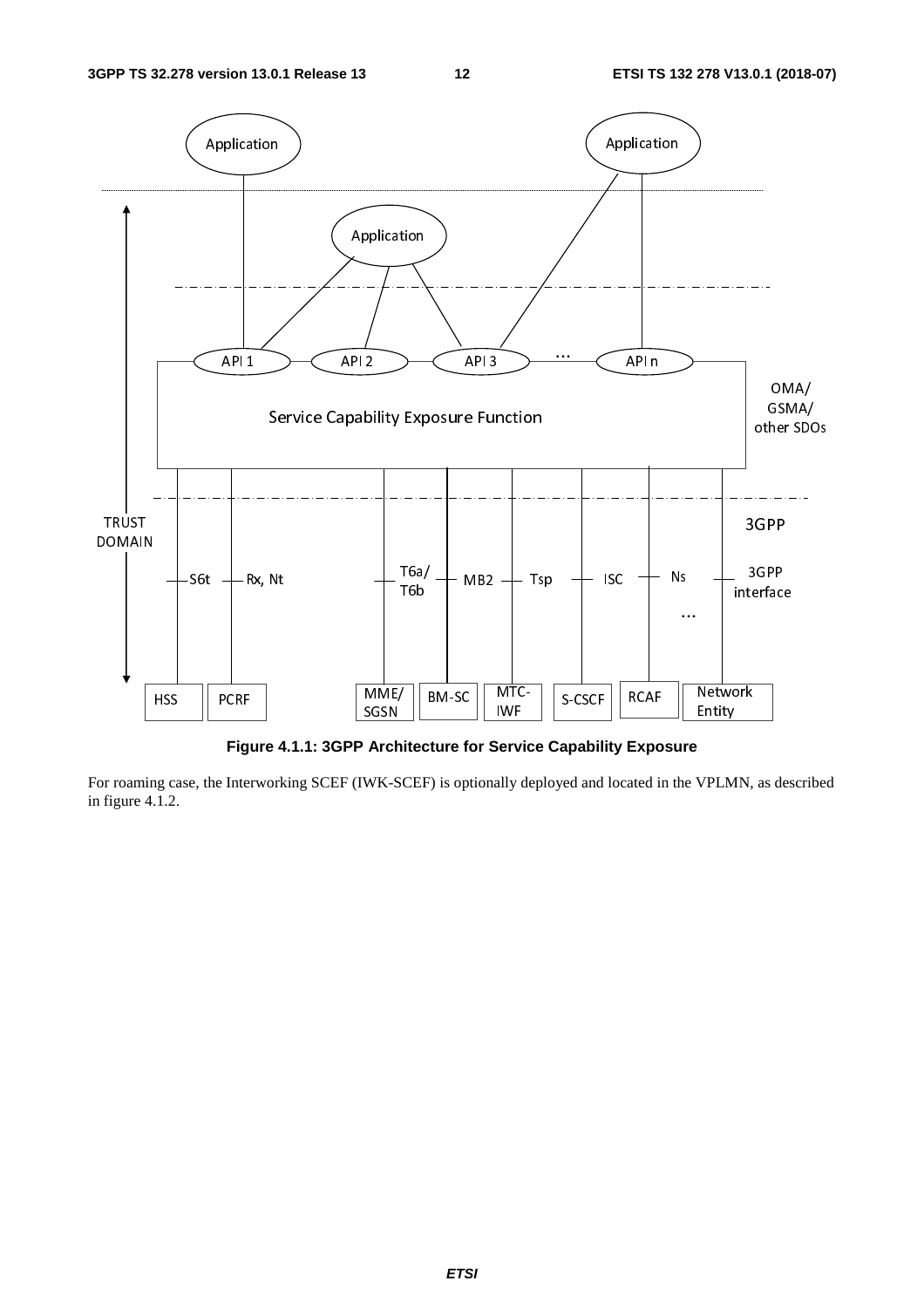

**Figure 4.1.2: 3GPP roaming Architecture for Service Capability Exposure** 

# 4.2 Monitoring Event offline charging architecture

As described in TS 32.240 [1], the CTF (an integrated component in each charging relevant NE) generates charging events and forwards them to the CDF. The CDF, in turn, generates CDRs which are then transferred to the CGF. Finally, the CGF creates CDR files and forwards them to the BD.

For offline charging the following Monitoring Event Charging Nodes (MECN), functioning as the CTF, may generate accounting metrics sets for Monitoring Event CDRs:

- the MME, to record Monitoring Events;
- the SGSN, to record Monitoring Events;
- the IWK-SCEF, to record Monitoring Events.

If the MECN generating the charging information has an integrated CDF, then the MECN can produce CDRs. The CGF may also be integrated in the MECN, or it may exist as a physically separate entity.

If the CGF is external to the MECN/CDF, then the MECN/CDF forwards the CDRs to the CGF across the Ga interface. In this case, the relationship between MECN/CDF and CGF is m:1.

If the CGF is integrated in the MECN/CDF, then there is only an internal interface between the CDF and the CGF. In this case, the relationship between MECN/CDF and CGF is 1:1. An integrated CGF may support the Ga interface from other MECN/CDFs.

If the CDF is external to the MECN, the charging events are transferred from the MECN to the CDF via the Rf interface specified in TS 32.299 [50]. In this case, the relationship between MECN and CDF is m:1.

When an external CGF is used, this CGF may also be used by other, i.e. non-Monitoring Event, network elements, according to network design and operator decision. It should be noted that the CGF may also be an integrated component of the BD – in this case, the Bmn interface does not exist and is replaced by a proprietary solution internal to the BD.

Figure 4.2.1 depicts the architectural options described above.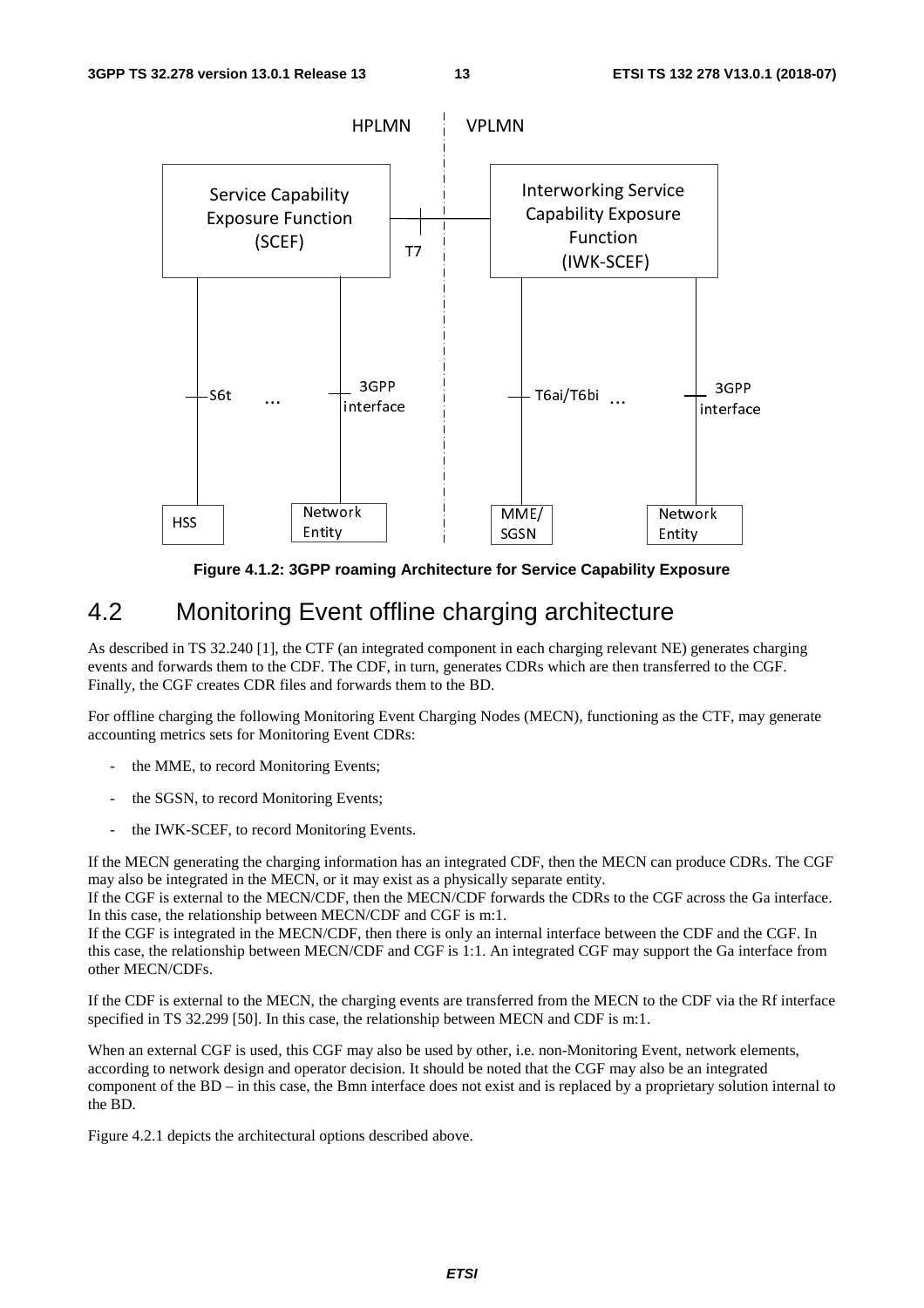

**Figure 4.2.1: Monitoring Event offline charging architecture** 

It is mandatory to support at least one of the Rf, Ga or Bmn interfaces from the MECN as described in the present document.

NOTE: Support of Monitoring Event charging is optional for MECN.

# 4.3 Monitoring Event online charging architecture

Not specified in the present document.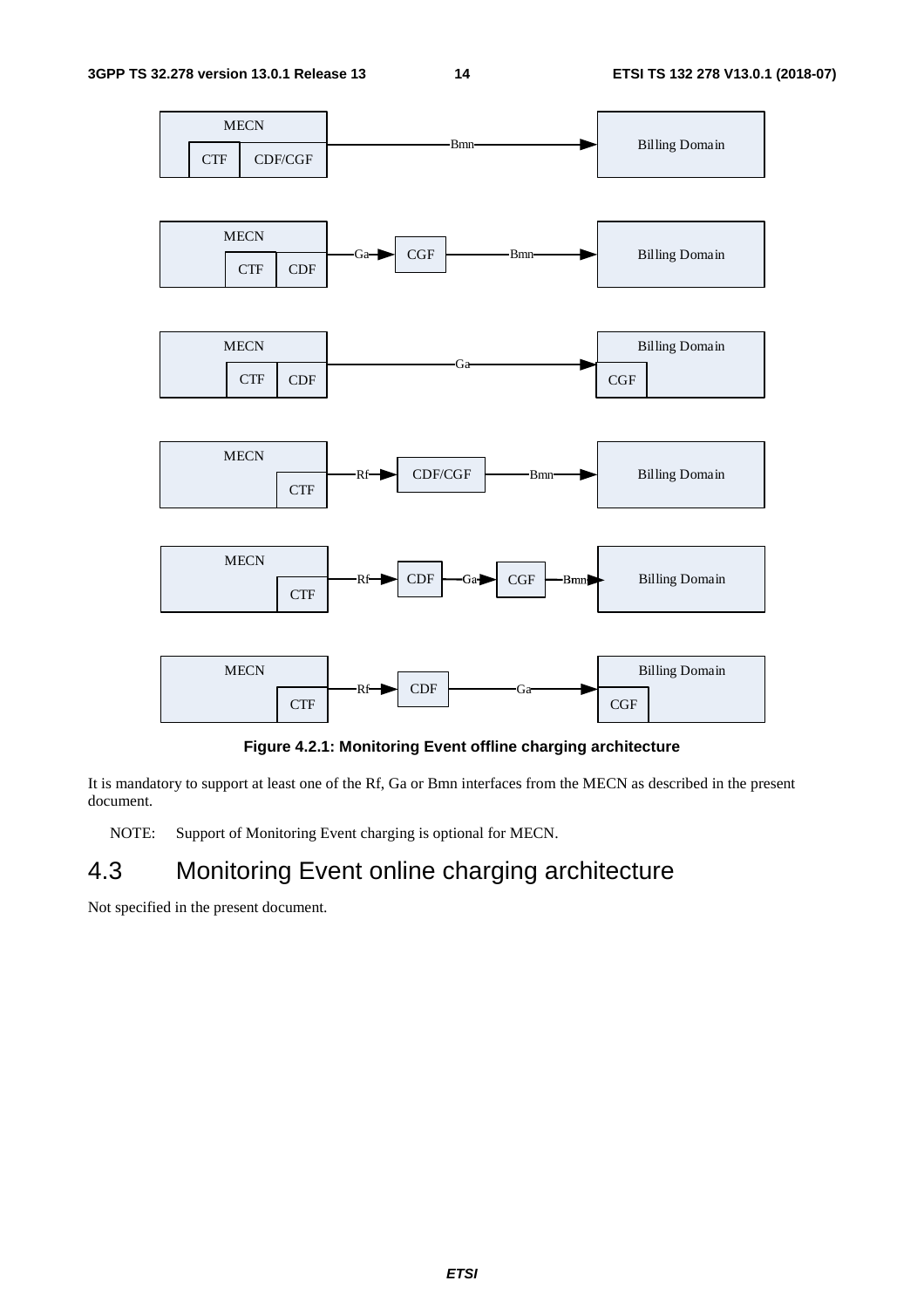# 5 Monitoring event charging principles and scenarios

# 5.1 Monitoring event charging principles

Two types of activities associated with Monitoring Events as specified in TS 23.682 [243] are:

- Monitoring Event configuration request
- Monitoring Event report

The following are high level charging requirements for Monitoring Events, derived from requirements in TS 23.682 [243]:

- MECN shall be able, based on operator configuration, to collect charging information for Monitoring Event configuration requests from HSS or SCEF in the same PLMN using offline charging.
- MECN shall be able, based on operator configuration, to collect charging information for Monitoring Event configuration requests from HSS or SCEF in a different PLMN using offline charging.
- MECN shall be able, based on operator configuration, to collect charging information for Monitoring Event reports toward SCEF in the same PLMN using offline charging.
- MECN shall be able, based on operator configuration, to collect charging information for Monitoring Event reports towards SCEF in a different PLMN using offline charging.

For Monitoring Event configuration requests, the MECN shall collect the following information:

- time configuration request received;
- configuration activity: create, transfer, update, delete;
- identity of the SCEF originating request and the reference identifier used by the SCEF for the request;
- type of event to be monitored;
- maximum number of reports to be generated for the event type;
- time at which the request is considered to expire;
- identity of the chargeable party for the request, when provided to the MECN.

For Monitoring Event configuration requests, the MECN shall collect the following information, if applicable for the type of event:

- identity of the monitored user;
- maximum period of time without any communication with the UE;
- reachability type, e.g. SMS or data;
- maximum delay acceptable for downlink data transfers;
- time for which the UE stays reachable to allow the SCS/AS to reliable deliver the required downlink data;
- number of packets that the Serving Gateway shall buffer in case the UE is not reachable;
- whether the request is for current location or last known location;
- desired level of accuracy of the requested location information;
- list of cells, eNodeB's and/or RAI(s)/TAI(s) for determination of the number of UEs in the area;
- whether the request was successful or not.

For Monitoring Event reports, the MECN shall collect the following information: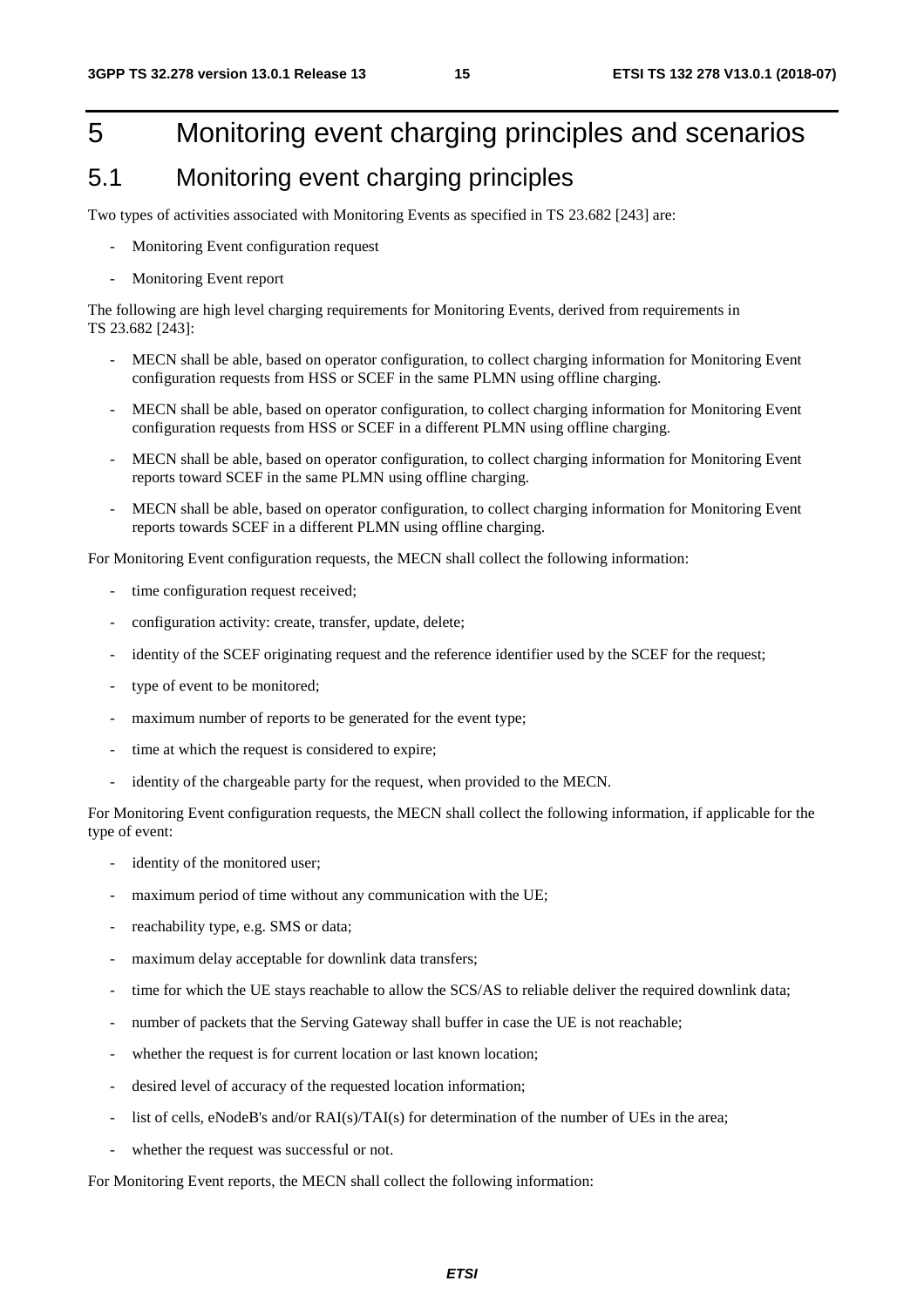- identity of the SCEF originating request and the reference identifier used by the SCEF for the request;
- type of event reported;
- number of the event report for the specific configured request in the MECN;
- identity of the chargeable party for the request, when provided to the MECN.

For Monitoring Event reports, the MECN shall collect the following information, if applicable for the type of event:

- identity of the monitored user;
- reachability status of the user;
- reported location of the user;
- RAN or NAS cause code for communication failure with the UE;
- an indication whether an error occurred in the report.

# 5.2 Monitoring event offline charging scenarios

#### 5.2.1 Basic principles

If charging is supported by an SGSN, MME, or IWK-SCEF, known as a MECN, it shall be able to report charging events for CDRs generated by the CDF.

The following chargeable events are defined for Monitoring Event configuration requests:

- Monitoring Event configuration request received from HSS or SCEF.
- Monitoring Event configuration request transferred from another MECN.
- Monitoring Event configuration request update received from HSS or SCEF.
- Monitoring Event configuration request deletion received from HSS or SCEF.

The following chargeable events are defined for Monitoring Event reports:

- Monitoring Event report sent, including standalone report request or immediate reporting in the configuration answer messages.

# 5.2.2 Rf message flows

When a charging event is reported to the CDF, it includes details about the configured Monitoring Event including the identity of the SCEF originating the request and the reference identifier used by the SCEF for the request; type of Monitoring Event; and identity of the chargeable party, if available. Additional information is included based on whether the charging event is for a configuration request or a report and on the specific type of Monitoring Event.

The trigger conditions described in Table 5.2.2.1 are applicable for charging information collection for Monitoring Event charging. Charging Data Request[Event] is sent upon occurrence of the specified event.

In order to save MECN processing effort, a burst of Monitoring Event reports in a short time interval may be treated as a single charging event for reporting to the CDF. The determination of whether to send Charging Data Request[Event] for a single Monitoring Event report sent or for a burst of Monitoring Event reports sent is implementation-specific.

#### **Table 5.2.2.1: Charging Data Request messages triggered for Monitoring Event charging**

| <b>Message</b>                | <b>Triggering conditions</b>                                                     |  |  |
|-------------------------------|----------------------------------------------------------------------------------|--|--|
| Charging Data Request [Event] | Receipt of Monitoring Event configuration request (new request, update, delete). |  |  |
|                               | Transfer of Monitoring Event configuration request.                              |  |  |
|                               | Single Monitoring Event report sent.                                             |  |  |
|                               | Burst of Monitoring Event reports sent.                                          |  |  |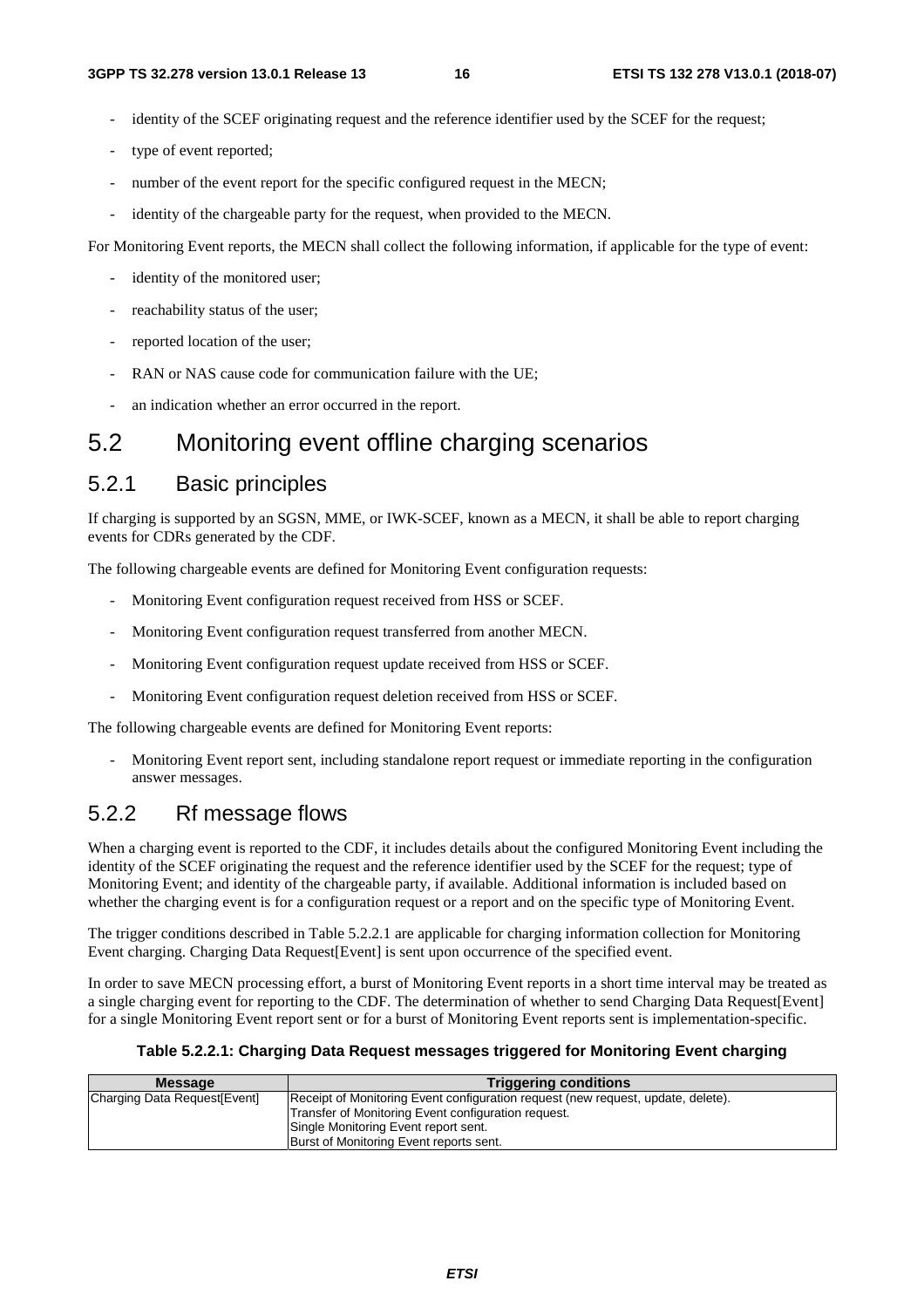# 5.2.3 CDR generation

A Monitoring Event Configuration Request CDR (ME-CO-CDR) is meant to collect charging information related to an individual Monitoring Event configuration request in the MECN. A single CDR is generated for each event.

A Monitoring Event Report CDR (ME-RE-CDR) is meant to collect charging information related to a single Monitoring Event report or a burst of Monitoring Event reports in a short time interval. The CDF, may, based on operator implementation, generate a single ME-RE-CDR when a burst of Monitoring Event reports is reported by the CTF or may generate an individual ME-RE-CDR for each Monitoring Event report when a burst is reported by the CTF.

### 5.2.4 Ga record transfer flows

Details of the Ga protocol application are specified in TS 32.295 [54].

### 5.2.5 Bmn CDR file transfer

Details of the Bx protocol application are specified in TS 32.297 [52].

# 5.3 Monitoring event online charging scenarios

#### 5.3.1 Basic principles

Not specified in the present document.

### 5.3.2 Ro message flows

Not specified in the present document.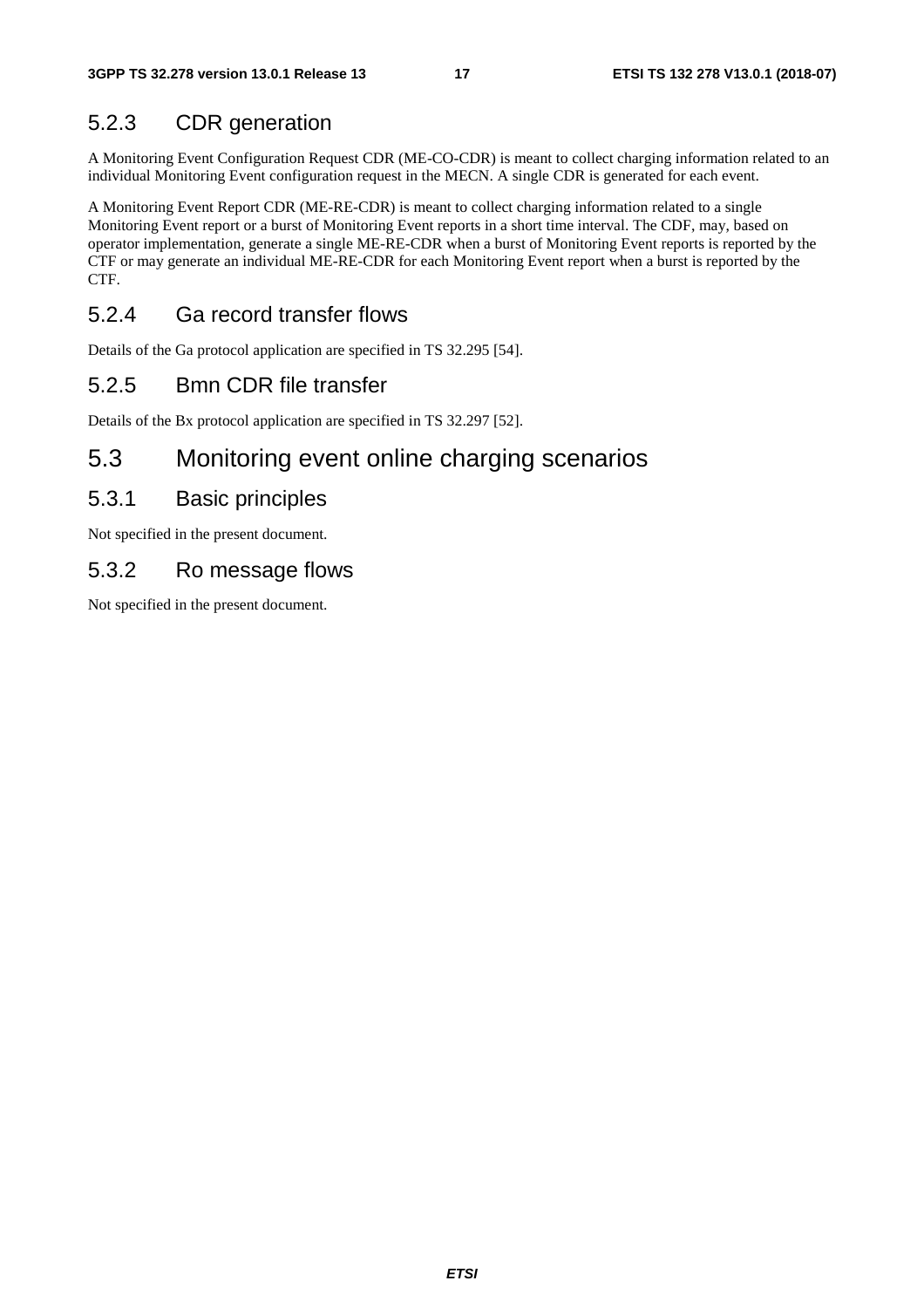# 6 Definition of charging information

# 6.1 Data description for monitoring event offline charging

#### 6.1.1 Rf message contents

#### 6.1.1.1 General

The Monitoring Event Offline Charging uses the Charging Data Transfer messages Charging Data Request and Charging Data Response defined in TS 32.299 [50].

The Charging Data Request can be of type event and includes all charging information. The Charging Data Response is an acknowledgement of the Charging Data Request.

Table 6.1.1.1.1 describes the use of these messages for offline charging.

#### **Table 6.1.1.1.1: Offline charging messages reference table**

| <b>Message</b>         | <b>Source</b> | <b>Destination</b> |
|------------------------|---------------|--------------------|
| Charging Data Request  | MECN          | CDF                |
| Charging Data Response | CDF           | MECN               |

This clause describes the different fields used in the Charging Data messages and the category in the tables is used according to the charging data configuration defined in clause 5.4 of TS 32.240 [1].

#### 6.1.1.2 Charging data request message

Table 6.1.1.2.1 illustrates the basic structure of a Charging Data Request message from the MECN as used for Monitoring Event offline charging.

| <b>Information Element</b>   | Category       | <b>Description</b>                                                                     |  |  |
|------------------------------|----------------|----------------------------------------------------------------------------------------|--|--|
| Session Identifier           | м              | Described in TS 32.299 [50]                                                            |  |  |
| Originator Host              | м              | Described in TS 32.299 [50]                                                            |  |  |
| Originator Domain            | м              | Described in TS 32.299 [50]                                                            |  |  |
| <b>Destination Domain</b>    | м              | Described in TS 32.299 [50]                                                            |  |  |
| Operation Type               | м              | Described in TS 32.299 [50]                                                            |  |  |
| <b>Operation Number</b>      | м              | Described in TS 32.299 [50]                                                            |  |  |
| Operation Identifier         | O <sub>C</sub> | Described in TS 32.299 [50]                                                            |  |  |
| User Name                    | Oc.            | Described in TS 32.299 [50]                                                            |  |  |
| <b>Destination Host</b>      | O <sub>C</sub> | Described in TS 32.299 [50]                                                            |  |  |
| Operation Interval           | O <sub>C</sub> | Described in TS 32.299 [50]                                                            |  |  |
| <b>Origination State</b>     | O <sub>C</sub> | Described in TS 32.299 [50]                                                            |  |  |
| <b>Origination Timestamp</b> | O <sub>C</sub> | Described in TS 32.299 [50]                                                            |  |  |
| Proxy Information            | O <sub>C</sub> | Described in TS 32.299 [50]                                                            |  |  |
| Route Information            | O <sub>C</sub> | Described in TS 32.299 [50]                                                            |  |  |
| <b>Operation Token</b>       | $O_{M}$        | This field identifies the Monitoring Event Services.                                   |  |  |
| Service Information          | Oм             | This field holds the Monitoring Event specific information described in<br>clause 6.3. |  |  |

NOTE: Detailed descriptions of the information elements are provided in TS 32.299 [50].

#### 6.1.1.3 Charging data response message

Table 6.1.1.3.1 illustrates the basic structure of a Charging Data Response message as used for the MECN.

#### **Table 6.1.1.3.1: Charging Data Response message contents**

| Information Element Category |   | <b>Description</b>          |
|------------------------------|---|-----------------------------|
| Session Identifier           | м | Described in TS 32.299 [50] |
| <b>Operation Result</b>      | м | Described in TS 32.299 [50] |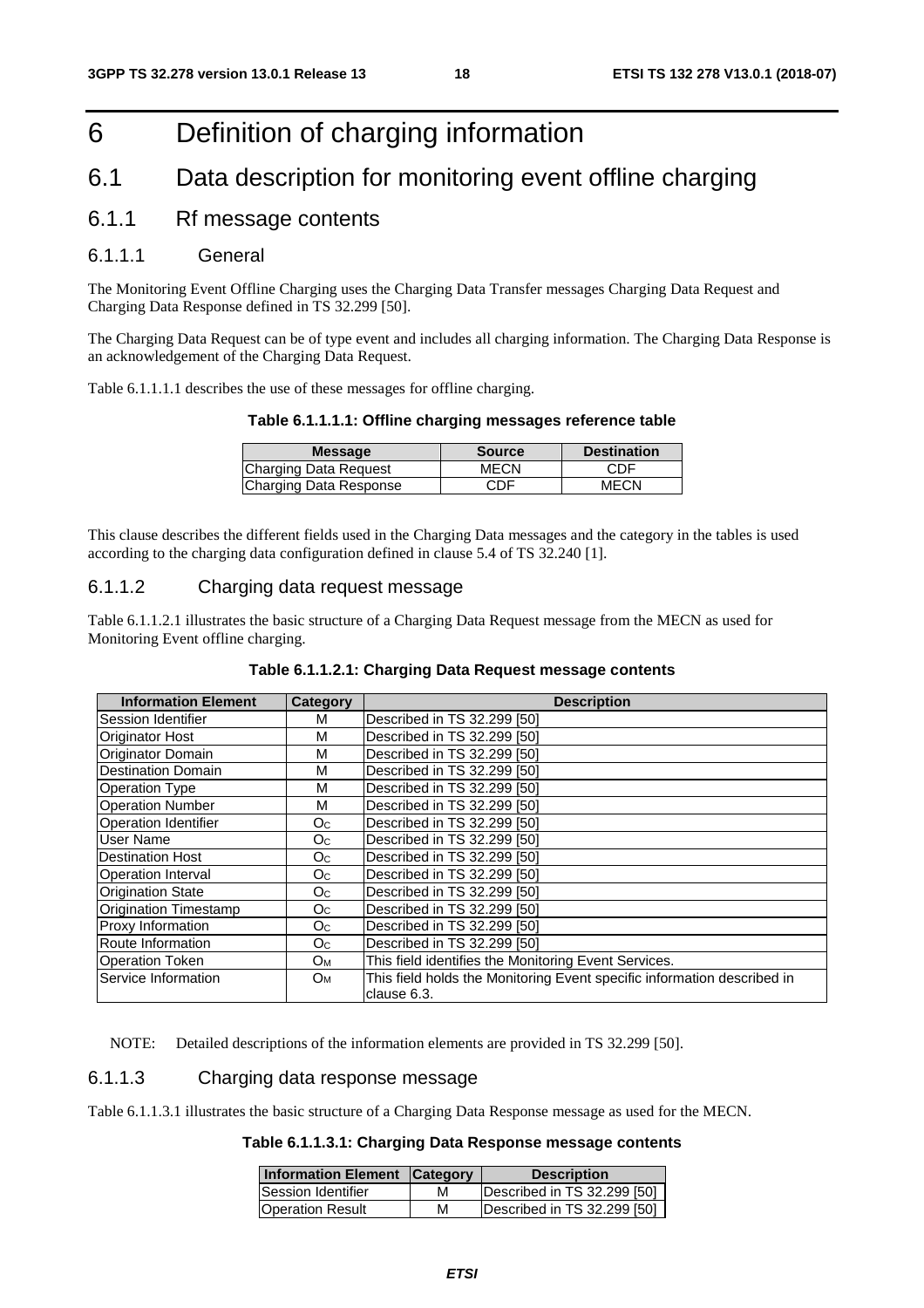| <b>Information Element</b>   | <b>Category</b> | <b>Description</b>          |
|------------------------------|-----------------|-----------------------------|
| <b>Originator Host</b>       | М               | Described in TS 32.299 [50] |
| Originator Domain            | м               | Described in TS 32.299 [50] |
| <b>Operation Type</b>        | м               | Described in TS 32.299 [50] |
| <b>Operation Number</b>      | O <sub>C</sub>  | Described in TS 32.299 [50] |
| <b>Operation Identifier</b>  | Oc              | Described in TS 32.299 [50] |
| Operation Interval           | Oc              | Described in TS 32.299 [50] |
| <b>Error Reporting Host</b>  | Oc              | Described in TS 32.299 [50] |
| <b>Origination State</b>     | Oc              | Described in TS 32.299 [50] |
| <b>Origination Timestamp</b> | O <sub>C</sub>  | Described in TS 32.299 [50] |
| Proxy Information            | Oc              | Described in TS 32.299 [50] |

NOTE: Detailed descriptions of the information elements are provided in TS 32.299 [50].

#### 6.1.2 Ga message contents

Refer to clause 5.2.4 for further information.

### 6.1.3 CDR description on the  $B_{mn}$  interface

#### 6.1.3.1 General

The following standard CDR content and formats are considered:

- ME-CO-CDR generated for a single Monitoring Event configuration request.
- ME-RE-CDR generated for a set of Monitoring Event reports.

For each of the CDR types, a parameter table, which gives a short description of the parameters, is provided. The category in the tables are used according to the charging data configuration defined in clause 5.4 of TS 32.240 [1].

#### 6.1.3.2 Monitoring Event Configuration Request charging data (ME-CO-CDR)

If enabled, a Monitoring Event Configuration Request record shall be produced for each monitoring configuration request received. Renewal requests are captured in a separate record from the original request. The fields in the record are specified in table 6.1.3.2.1.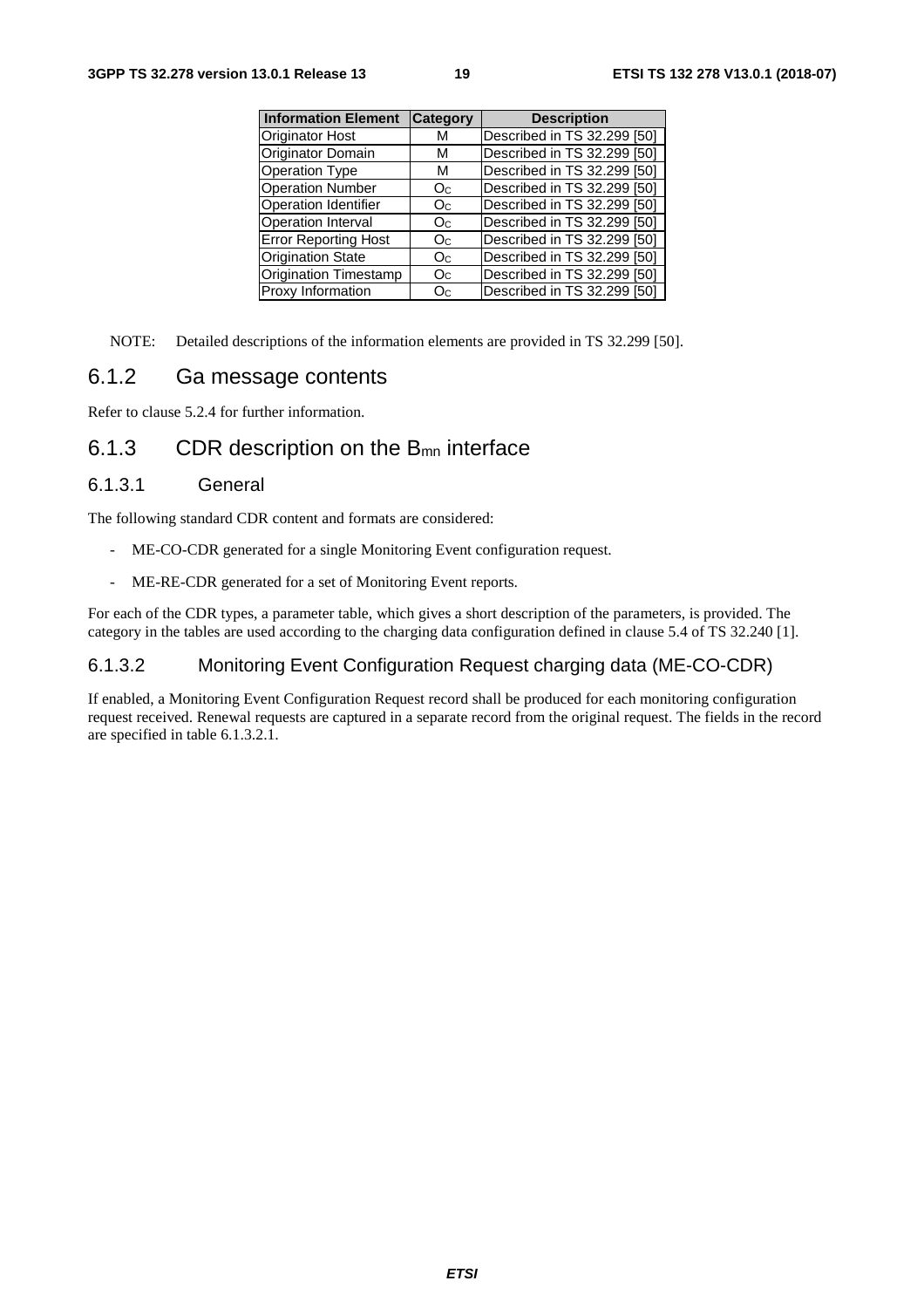**Table 6.1.3.2.1: Monitoring Event Configuration Request charging data (ME-CO-CDR)** 

| <b>Field</b>                               | Category                                                                                                                                                                                                                                                                           | <b>Description</b>                                                                                                                                                                                                                                                                                                                                                                                    |  |  |  |  |
|--------------------------------------------|------------------------------------------------------------------------------------------------------------------------------------------------------------------------------------------------------------------------------------------------------------------------------------|-------------------------------------------------------------------------------------------------------------------------------------------------------------------------------------------------------------------------------------------------------------------------------------------------------------------------------------------------------------------------------------------------------|--|--|--|--|
| <b>Record Type</b>                         | M                                                                                                                                                                                                                                                                                  | Monitoring Event Configuration Request                                                                                                                                                                                                                                                                                                                                                                |  |  |  |  |
| Retransmission                             | $O_{C}$                                                                                                                                                                                                                                                                            | This parameter, when present, indicates that information from                                                                                                                                                                                                                                                                                                                                         |  |  |  |  |
|                                            |                                                                                                                                                                                                                                                                                    | retransmitted Accounting Requests has been used in this CDR.                                                                                                                                                                                                                                                                                                                                          |  |  |  |  |
| <b>Record Opening Time</b>                 | O <sub>C</sub>                                                                                                                                                                                                                                                                     | A time stamp reflecting the time the CDF opened this record.                                                                                                                                                                                                                                                                                                                                          |  |  |  |  |
| Local Record Sequence Number               | $O_{M}$                                                                                                                                                                                                                                                                            | Consecutive record number created by this node. The number is<br>allocated sequentially including all CDR types                                                                                                                                                                                                                                                                                       |  |  |  |  |
| Service Context Id                         | $O_{M}$                                                                                                                                                                                                                                                                            | This parameter indicates the CDR is applicable to Monitoring Event<br>service.                                                                                                                                                                                                                                                                                                                        |  |  |  |  |
| Node Id                                    | $O_{M}$                                                                                                                                                                                                                                                                            | Name of the recording entity.                                                                                                                                                                                                                                                                                                                                                                         |  |  |  |  |
| Local Record Sequence Number               | $O_{M}$                                                                                                                                                                                                                                                                            | Consecutive record number created by this node. The number is                                                                                                                                                                                                                                                                                                                                         |  |  |  |  |
|                                            |                                                                                                                                                                                                                                                                                    | allocated sequentially including all CDR types.                                                                                                                                                                                                                                                                                                                                                       |  |  |  |  |
| Record Time Stamp                          | $O_{M}$                                                                                                                                                                                                                                                                            | This parameter indicates the date and time when the CDR was<br>produced.                                                                                                                                                                                                                                                                                                                              |  |  |  |  |
| <b>Event Timestamp</b>                     | $O_{M}$                                                                                                                                                                                                                                                                            | This parameter contains the timestamp of the event that triggered the<br>generation of charging information for the Monitoring Event configuration<br>request.                                                                                                                                                                                                                                        |  |  |  |  |
| Monitoring Event Configuration<br>Activity | M                                                                                                                                                                                                                                                                                  | This parameter indicates the configuration action requested: create,<br>transfer, update, and delete.                                                                                                                                                                                                                                                                                                 |  |  |  |  |
| <b>SCEF Reference ID</b>                   | M                                                                                                                                                                                                                                                                                  | This parameter, created by the SCEF, to identify a Monitoring Request.<br>When combined with the SCEF Id, serves a globally unique identifier for<br>the Monitoring Request.                                                                                                                                                                                                                          |  |  |  |  |
| SCEF <sub>Id</sub>                         | M                                                                                                                                                                                                                                                                                  | This parameter indicates the SCEF to which the Monitoring Indication<br>message has to be sent.                                                                                                                                                                                                                                                                                                       |  |  |  |  |
| <b>Monitoring Type</b>                     | M                                                                                                                                                                                                                                                                                  | This parameter identifies the specific Monitoring Event being requested.                                                                                                                                                                                                                                                                                                                              |  |  |  |  |
| Maximum Number of Reports                  | $O_{\rm C}$                                                                                                                                                                                                                                                                        | This parameter, when present, indicates the maximum number of event<br>reports to be generated until the associated Monitoring Event is<br>considered to expire. A value of one implies a single event report is to<br>be generated which makes it equivalent to a One-time Monitoring<br>Request. This parameter is not applicable to the "Availability after DDN<br>Failure" Monitoring Event type. |  |  |  |  |
| <b>Monitoring Duration</b>                 | $\mathsf{o}_{\mathsf{c}}$                                                                                                                                                                                                                                                          | This parameter, when present, indicates the absolute time at which the<br>related Monitoring Event request is considered to expire.                                                                                                                                                                                                                                                                   |  |  |  |  |
| Chargeable Party Identifier                | $O_{\rm C}$                                                                                                                                                                                                                                                                        | This parameter, when present, identifies the entity towards which<br>accounting/charging functionality is performed by the involved 3GPP<br>network elements.                                                                                                                                                                                                                                         |  |  |  |  |
| <b>Monitored User</b>                      | This parameter identifies the user that is monitored and is applicable to<br>$\overline{\mathsf{O}}_\mathsf{C}$<br>the "Loss of connectivity", "UE reachability", "Location Reporting",<br>"Communication Failure" and "Availability after DDN Failure" Monitoring<br>Event types. |                                                                                                                                                                                                                                                                                                                                                                                                       |  |  |  |  |
| <b>Maximum Detection Time</b>              | $O_{\rm C}$                                                                                                                                                                                                                                                                        | This parameter, when present, indicates the maximum period of time<br>without any communication with the UE after which the SCEF is to be<br>informed that the UE is considered to be unreachable and is applicable<br>to the "Loss of connectivity" Monitoring Event type. The value is on the<br>order of 1 minute to multiple hours.                                                               |  |  |  |  |
| Reachability Configuration                 | $O_{C}$                                                                                                                                                                                                                                                                            | This parameter contains the details for configuration for UE reachability<br>and is applicable to the "UE reachability" Monitoring Event type, which<br>includes "Reachability Type", "Maximum Latency" and "Maximum<br>Response Time".                                                                                                                                                               |  |  |  |  |
| Location Type                              | $O_{C}$                                                                                                                                                                                                                                                                            | This parameter indicates whether the request is for Current Location or<br>Last Known Location and is applicable to the "Location Reporting" and<br>"Number of UEs present in a geographic area" Monitoring Event type.                                                                                                                                                                               |  |  |  |  |
| Accuracy                                   | $O_{\rm c}$                                                                                                                                                                                                                                                                        | This parameter indicates desired level of accuracy of the requested<br>location information and is applicable to the "Location Reporting"<br>Monitoring Event type. Accuracy could be at cell level (CGI/ECGI), eNB,<br>TA/RA level.                                                                                                                                                                  |  |  |  |  |
| List of Locations                          | $O_{\rm C}$                                                                                                                                                                                                                                                                        | This parameter identifies the list of cells, eNBs and/or RAI(s)/TAI(s) for<br>determination of the number of UEs in the area and is applicable to the<br>"Number of UEs present in a geographic area" Monitoring Event type.                                                                                                                                                                          |  |  |  |  |
| <b>Monitoring Event Config Status</b>      | M                                                                                                                                                                                                                                                                                  | This parameter identifies whether the request was successful or not.                                                                                                                                                                                                                                                                                                                                  |  |  |  |  |
| <b>Record Extensions</b>                   | $O_{C}$                                                                                                                                                                                                                                                                            | A set of network operator/manufacturer specific extensions to the<br>record. Conditioned upon the existence of an extension.                                                                                                                                                                                                                                                                          |  |  |  |  |
|                                            |                                                                                                                                                                                                                                                                                    |                                                                                                                                                                                                                                                                                                                                                                                                       |  |  |  |  |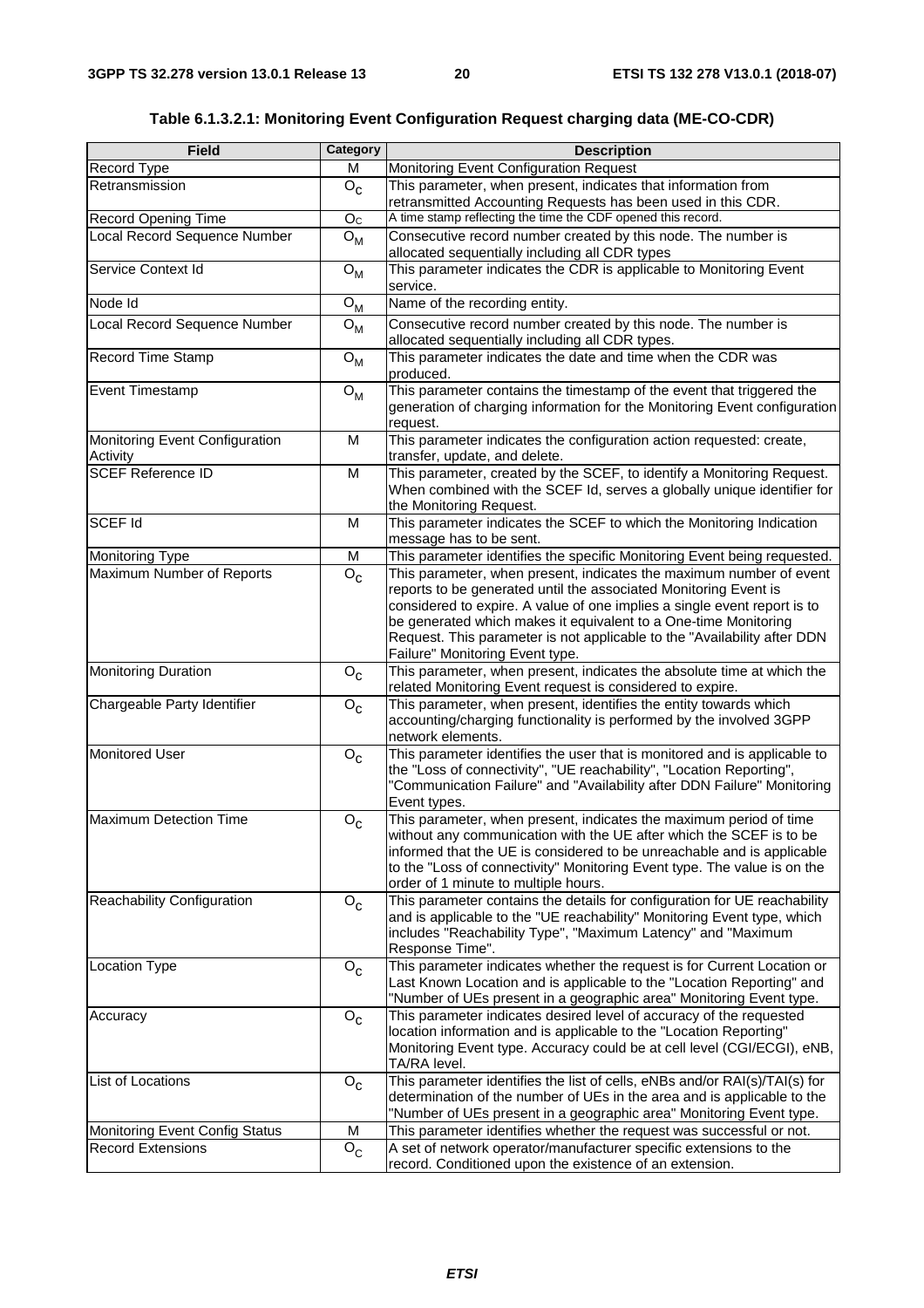# 6.1.3.3 Monitoring Event Report charging data (ME-RE-CDR)

If enabled, a Monitoring Event Report record shall be produced for a set of Monitoring Event reports sent. In the normal case, only one Monitoring Event report will be included in the CDR. During times when a burst of Monitoring Event reports are sent, multiple event reports can be captured in the CDR. The fields in the record are specified in table 6.1.3.3.1.

| <b>Field</b>                         | Category         | <b>Description</b>                                                                                                                                                     |
|--------------------------------------|------------------|------------------------------------------------------------------------------------------------------------------------------------------------------------------------|
| <b>Record Type</b>                   | М                | <b>Monitoring Event Report</b>                                                                                                                                         |
| IRetransmission                      | $O_{C}$          | This parameter, when present, indicates that information from<br>retransmitted Accounting Requests has been used in this CDR.                                          |
| <b>Record Opening Time</b>           | O <sub>C</sub>   | A time stamp reflecting the time the CDF opened this record.                                                                                                           |
| Local Record Sequence Number         | $O_{M}$          | Consecutive record number created by this node. The number is<br>allocated sequentially including all CDR types                                                        |
| Service Context Id                   | $O_{M}$          | This parameter indicates the CDR is applicable to Monitoring Event<br>service.                                                                                         |
| Node Id                              | $O_{M}$          | Name of the recording entity.                                                                                                                                          |
| Local Record Sequence Number         | $O_{M}$          | Consecutive record number created by this node. The number is<br>allocated sequentially including all CDR types.                                                       |
| <b>Record Time Stamp</b>             | $O_{\mathsf{M}}$ | This parameter indicates the date and time when the CDR was<br>produced.                                                                                               |
| List of Monitoring Event Report Data | $O_{M}$          | This parameter contains the charging information associated with a set<br>of Monitoring Event reports. The fields for each report are specified in<br>table 6.1.3.3.2. |
| <b>Record Extensions</b>             | $O_{C}$          | A set of network operator/manufacturer specific extensions to the<br>record. Conditioned upon the existence of an extension.                                           |

#### **Table 6.1.3.3.2: Individual Monitoring Event Report charging data within List of Monitoring Event Report Data**

| <b>Field</b>                                  | Category | <b>Description</b>                                                                                                                                                                                                                           |  |  |  |  |
|-----------------------------------------------|----------|----------------------------------------------------------------------------------------------------------------------------------------------------------------------------------------------------------------------------------------------|--|--|--|--|
| <b>Event Timestamp</b>                        | $O_{M}$  | This parameter contains the timestamp of the event that triggered the<br>generation of charging information for the Monitoring Event report.                                                                                                 |  |  |  |  |
| <b>SCEF Reference ID</b>                      | м        | This parameter, created by the SCEF, to identify a Monitoring Request.<br>When combined with the SCEF Id, serves a globally unique identifier for<br>the Monitoring Request.                                                                 |  |  |  |  |
| <b>SCEF Id</b>                                | м        | This parameter indicates the SCEF to which the Monitoring Indication<br>message has to be sent.                                                                                                                                              |  |  |  |  |
| Monitoring Event Report Number                | м        | This parameter indicates the number of the report being sent for the<br>specific request from this MECN. The number is monotonically<br>increasing for each report starting at 1 for each unique request.                                    |  |  |  |  |
| Chargeable Party Identifier                   | $O_{C}$  | This parameter, when present, identifies the entity towards which<br>accounting/charging functionality is performed by the involved 3GPP<br>network elements.                                                                                |  |  |  |  |
| Monitored User                                | $O_{C}$  | This parameter identifies the user that is monitored and is applicable to<br>the "Loss of connectivity", "UE reachability", "Location Reporting",<br>"Communication Failure" and "Availability after DDN Failure" monitoring<br>event types. |  |  |  |  |
| Monitoring Type                               | $O_{C}$  | This parameter identifies the specific Monitoring Event being reporting.                                                                                                                                                                     |  |  |  |  |
| Reachability Information                      | $O_{C}$  | This parameter identifies the reachability status of the UE and is<br>applicable to the "UE reachability" Monitoring Event type.                                                                                                             |  |  |  |  |
| <b>Reported Location</b>                      | $O_{C}$  | This parameter indicates the reported 3GPP system specific location<br>information and is applicable to the "Location Reporting" Monitoring<br>Event type.                                                                                   |  |  |  |  |
| Communication Failure Information             | $O_{c}$  | This parameter indicates the reported the reason for communication<br>failure and is applicable to the "Communication Failure" Monitoring<br>Event type.                                                                                     |  |  |  |  |
| List of Number Of UEs Per Location<br>Reports | $O_{C}$  | This parameter contains a list of the location information along with the<br>number of UEs found at each location by the MME/SGSN. It's applicable<br>to the "the number of UEs at a given geographic location" Monitoring<br>Event type.    |  |  |  |  |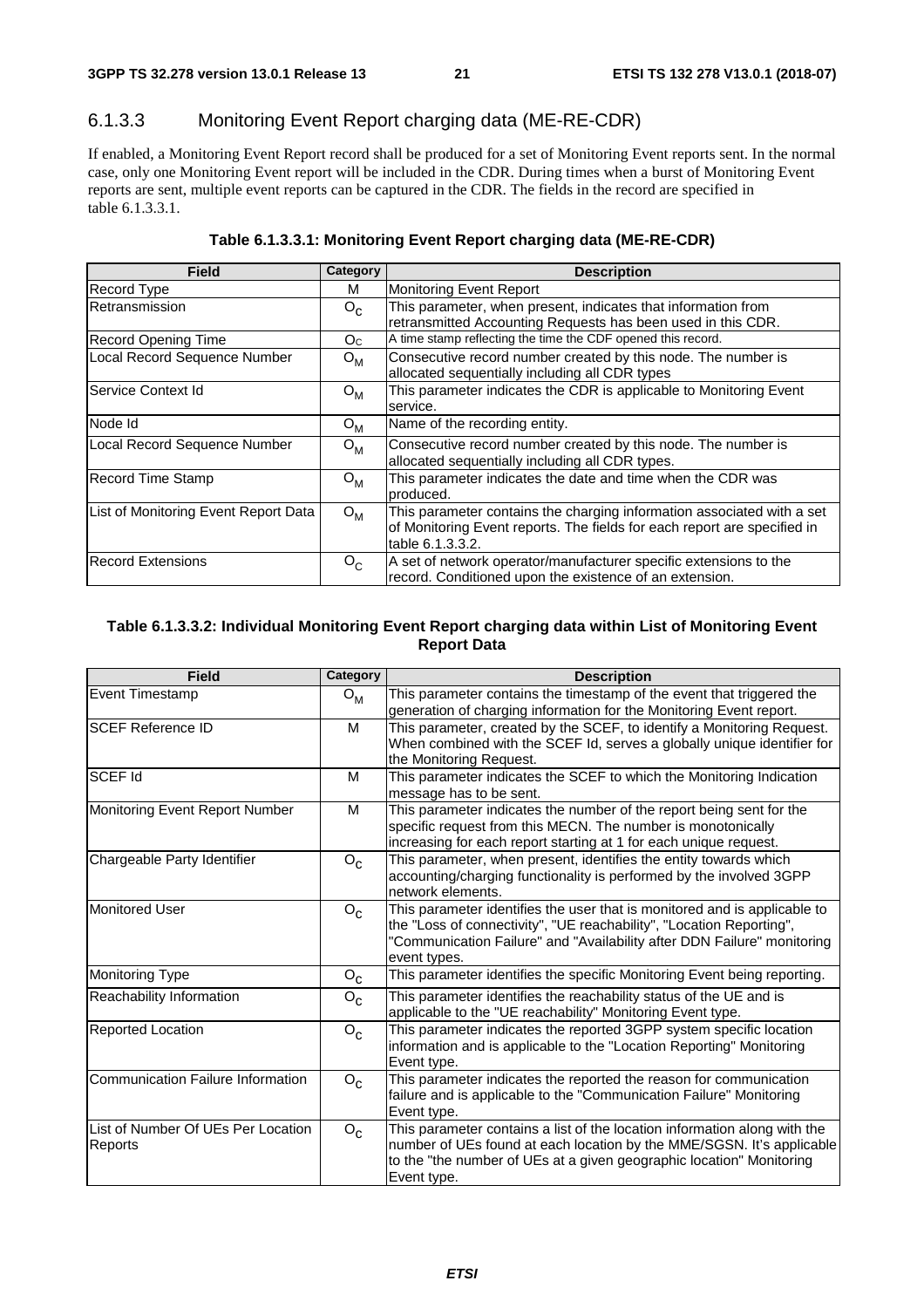# 6.2 Data description for monitoring event online charging

# 6.2.1 Ro message contents

Not specified in this document.

# 6.2.2 Monitoring event specific application information

Not specified in this document.

# 6.3 Monitoring event charging specific parameters

# 6.3.1 Definition of monitoring event charging information

#### 6.3.1.1 Monitoring event charging information assignment for service information

The components in the Service Information that are used for Monitoring Event charging can be found in table 6.3.1.1.1.

#### **Table 6.3.1.1.1: Service Information used for monitoring event charging**

| <b>Information Element</b>   | <b>Category</b>       | <b>Description</b>                                                      |  |  |  |
|------------------------------|-----------------------|-------------------------------------------------------------------------|--|--|--|
| Service Information          | Oм                    | This is a structured field and holds the 3GPP specific parameter as     |  |  |  |
|                              |                       | defined in TS 32.299 [50].                                              |  |  |  |
| Subscriber Identifier        | O <sub>C</sub>        | This field contains the identification of the monitored user (e.g.      |  |  |  |
|                              |                       | IMSI) if offline charging applies. It is not applicable for the "Number |  |  |  |
|                              |                       | of UEs present in a geographic area" event.                             |  |  |  |
| <b>PS</b> Information        | $O_{C}$               | This is a structured IE and hold PS specification parameters.           |  |  |  |
|                              |                       | The complete structure is defined in TS 32.251 [11].                    |  |  |  |
| Node Id                      | $O_{C}$               | This IE holds the name of the Node.                                     |  |  |  |
| Monitoring Event Information | <b>O</b> <sub>M</sub> | This is a structured field and holds the Monitoring Event specific      |  |  |  |
|                              |                       | parameters.                                                             |  |  |  |
|                              |                       | The details are defined in clause 6.3.1.2.                              |  |  |  |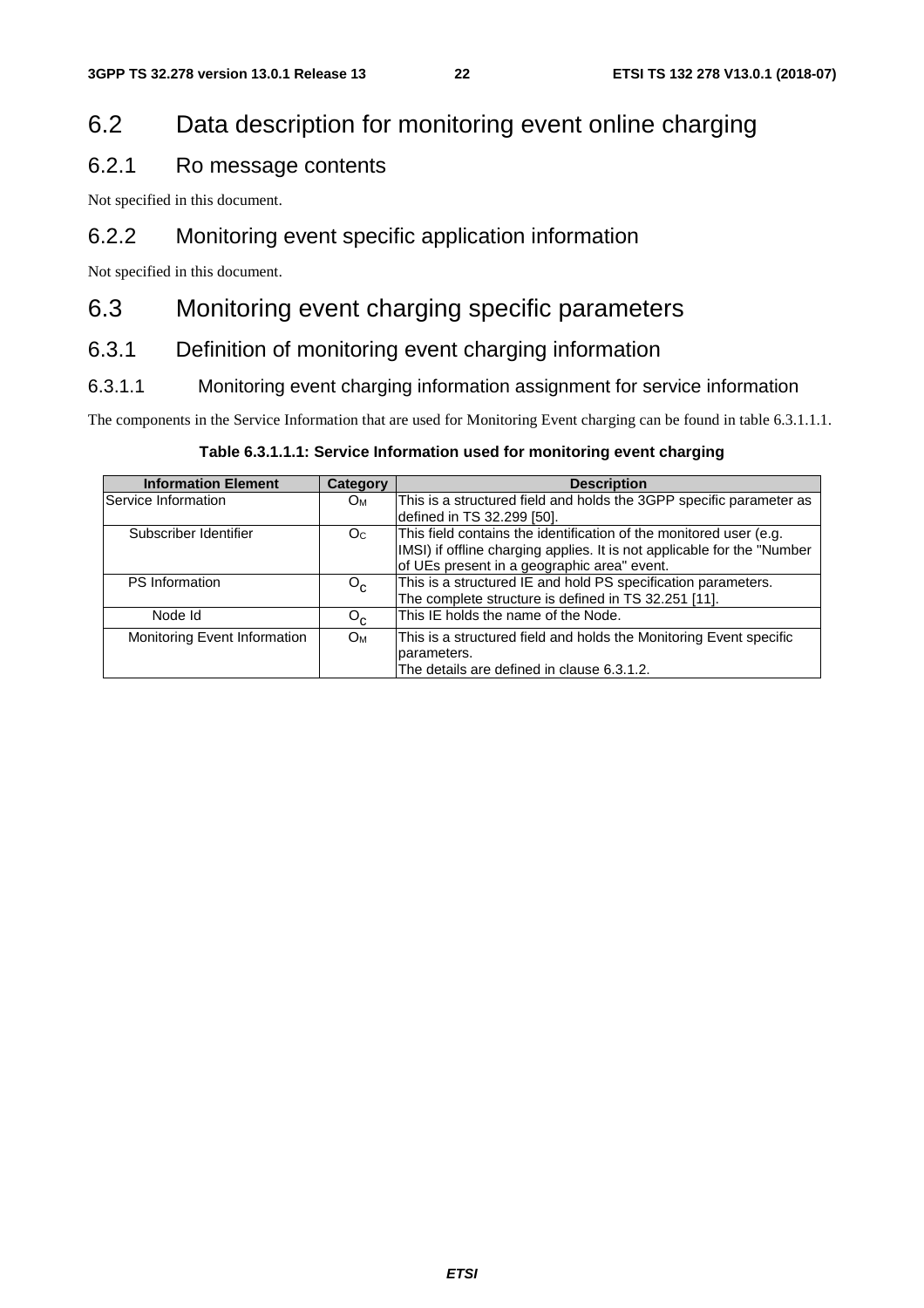### 6.3.1.2 Definition of the monitoring event information

Monitoring Event specific charging information is provided within the Monitoring Event Information. The fields of the Monitoring Event Information are indicated with the node (MME, SGSN, IWK-SCEF) from which the information is sent.

The detailed structure of the Monitoring Event Information can be found in table 6.3.1.2.1.

#### **Table 6.3.1.2.1: Structure of the monitoring event information**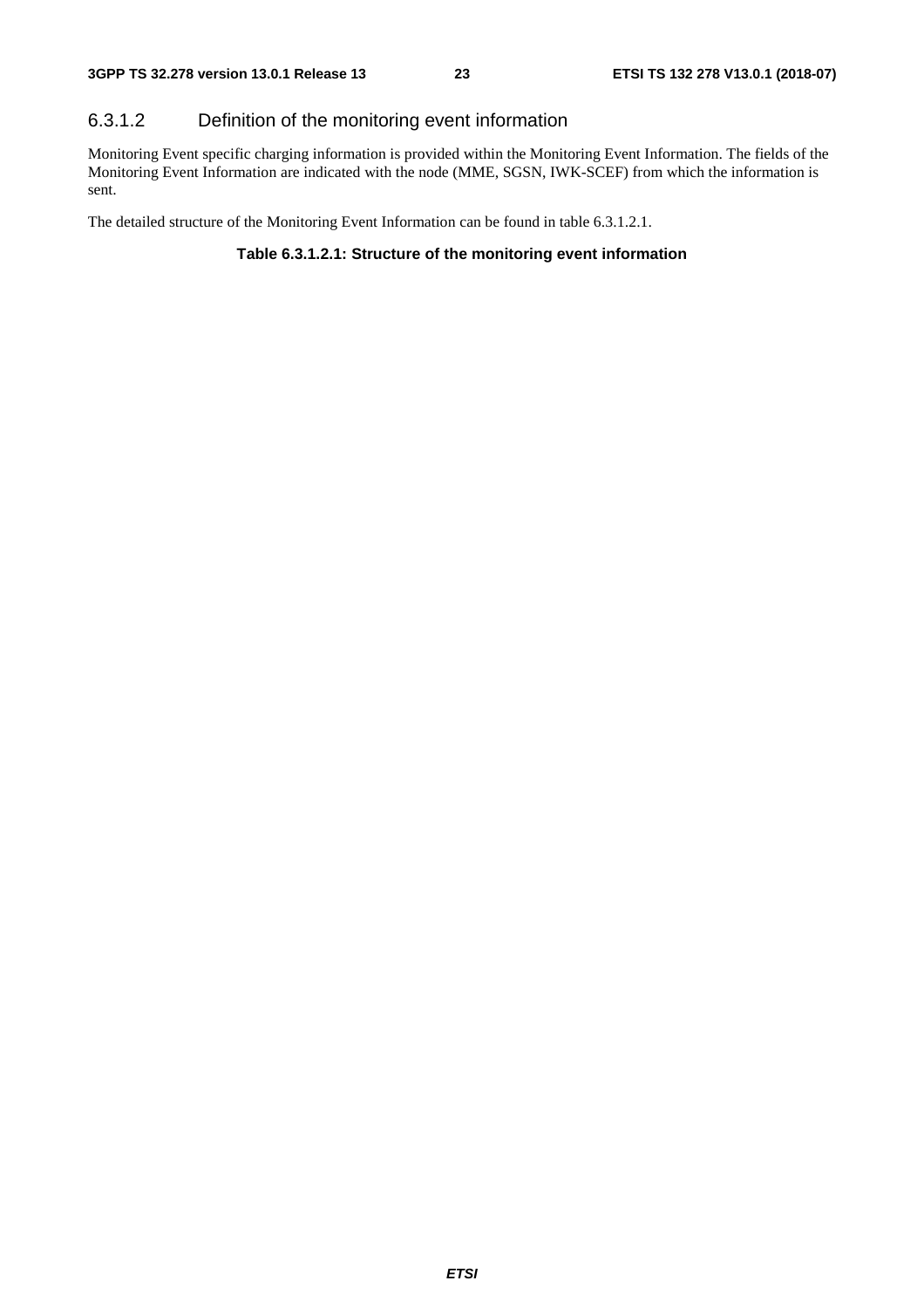| <b>Information Element</b>              | Category                  | <b>Description</b>                                                                                                                                                                                                                                                                                                                                                                                    |  |  |
|-----------------------------------------|---------------------------|-------------------------------------------------------------------------------------------------------------------------------------------------------------------------------------------------------------------------------------------------------------------------------------------------------------------------------------------------------------------------------------------------------|--|--|
| Monitoring Event functionality          | M                         | This IE holds the Monitoring Event functionality is used, i.e.                                                                                                                                                                                                                                                                                                                                        |  |  |
| <b>Event Timestamp</b>                  | $O_{c}$                   | monitoring event configuration, monitoring event reporting.<br>This parameter contains the timestamp of the event that triggered                                                                                                                                                                                                                                                                      |  |  |
| Monitoring Event Configuration Activity | $O_{C}$                   | the generation of charging information.<br>This parameter indicates the configuration action requested: create,<br>transfer, update, and delete.                                                                                                                                                                                                                                                      |  |  |
| <b>SCEF Reference ID</b>                | $O_{\rm C}$               | This parameter, created by the SCEF, to identify a Monitoring                                                                                                                                                                                                                                                                                                                                         |  |  |
|                                         |                           | Request. When combined with the SCEF Id, serves a globally<br>unique identifier for the Monitoring Request.                                                                                                                                                                                                                                                                                           |  |  |
| <b>SCEF Id</b>                          | $O_{C}$                   | This parameter indicates the SCEF to which the Monitoring<br>Indication message has to be sent.                                                                                                                                                                                                                                                                                                       |  |  |
| <b>Monitoring Type</b>                  | $O_{C}$                   | This parameter identifies the specific Monitoring Event being<br>requested.                                                                                                                                                                                                                                                                                                                           |  |  |
| Maximum Number of Reports               | $O_{C}$                   | This parameter, when present, indicates the maximum number of<br>event reports to be generated until the associated Monitoring Event<br>is considered to expire. A value of one implies a single event report<br>is to be generated which makes it equivalent to a One-time<br>Monitoring Request. This parameter is not applicable to the<br>"Availability after DDN Failure" Monitoring Event type. |  |  |
| <b>Monitoring Duration</b>              | $O_{C}$                   | This parameter, when present, indicates the absolute time at which<br>the related Monitoring Event request is considered to expire.                                                                                                                                                                                                                                                                   |  |  |
| Chargeable Party Identifier             | $O_{C}$                   | This parameter, when present, identifies the entity towards which<br>accounting/charging functionality is performed by the involved<br>3GPP network elements.                                                                                                                                                                                                                                         |  |  |
| Maximum Detection Time                  | $O_{\rm C}$               | This parameter, when present, indicates the maximum period of<br>time without any communication with the UE after which the SCEF<br>is to be informed that the UE is considered to be unreachable and is<br>applicable to the "Loss of connectivity" Monitoring Event type. The<br>value is on the order of 1 minute to multiple hours.                                                               |  |  |
| Reachability Configuration              | $O_{\rm C}$               | This parameter contains the details for configuration for UE<br>reachability and and is applicable to the "UE reachability"<br>Monitoring Event type, which includes "Reachability Type",<br>'Maximum Latency" and "Maximum Response Time"                                                                                                                                                            |  |  |
| <b>Location Type</b>                    | $O_{C}$                   | This parameter indicates whether the request is for Current<br>Location or Last Known Location and is applicable to the "Location<br>Reporting" and "Number of UEs present in a geographic area"<br>Monitoring Event type.                                                                                                                                                                            |  |  |
| Accuracy                                | $O_{C}$                   | This parameter indicates desired level of accuracy of the requested<br>location information and is applicable to the "Location Reporting"<br>Monitoring Event type. Accuracy could be at cell level (CGI/ECGI),<br>eNB, TA/RA level.                                                                                                                                                                  |  |  |
| Location information                    | $O_{\rm C}$               | This parameter identifiesan individual location, e.g. cells, eNBs<br>and/or RAI(s)/TAI(s) for determination of the number of UEs in the<br>area and is applicable to the "Number of UEs present in a<br>geographic area" Monitoring Event type. It will be repeated for each<br>location for which the number of UEs is requested.                                                                    |  |  |
| Monitoring Event Config Status          | $O_{c}$                   | This parameter identifies whether the request was successful or<br>not. When the request is not success, a specific value is chosen to<br>indicate the error occurred during handling of the Requested action<br>for the Monitoring event.                                                                                                                                                            |  |  |
| Monitoring Event Report Data            | $O_c$                     | This parameter contains the charging information associated with a<br>Monitoring Event report. It shall be repeated for each report to be<br>captured in the CDR.                                                                                                                                                                                                                                     |  |  |
| Event Timestamp                         | ${\mathsf O}_{\mathsf M}$ | This parameter contains the timestamp of the event that triggered<br>the generation of charging information for the Monitoring Event<br>report.                                                                                                                                                                                                                                                       |  |  |
| <b>SCEF Reference ID</b>                | M                         | This parameter, created by the SCEF, to identify a Monitoring<br>Request. When combined with the SCEF Id, serves a globally<br>unique identifier for the Monitoring Request.                                                                                                                                                                                                                          |  |  |
| SCEF Id                                 | M                         | This parameter indicates the SCEF to which the Monitoring<br>Indication message has to be sent.                                                                                                                                                                                                                                                                                                       |  |  |
| Monitoring Event Report Number          | M                         | This parameter indicates the number of the report being sent for the<br>specific request from this MECN. The number is monotonically<br>increasing for each report starting at 1 for each unique request.                                                                                                                                                                                             |  |  |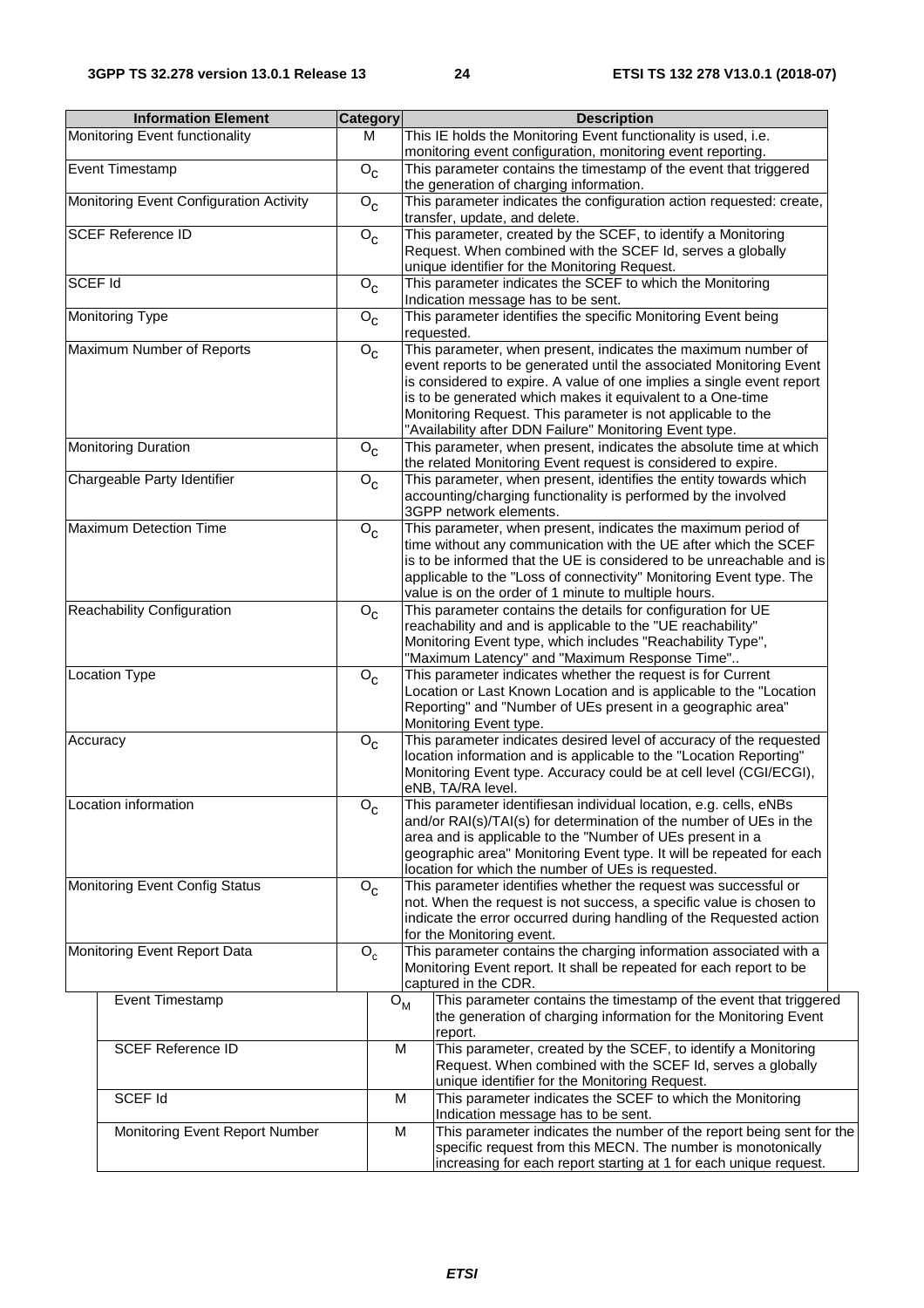| Chargeable Party Identifier              | $O_{C}$ | This parameter, when present, identifies the entity towards which<br>accounting/charging functionality is performed by the involved<br>3GPP network elements.                                                                                                                                                      |
|------------------------------------------|---------|--------------------------------------------------------------------------------------------------------------------------------------------------------------------------------------------------------------------------------------------------------------------------------------------------------------------|
| <b>Monitored User</b>                    | $O_{c}$ | This parameter identifies the user that is monitored and is<br>applicable to the "Loss of connectivity", "UE reachability", "Location<br>Reporting", "Communication Failure" and "Availability after DDN<br>Failure" monitoring event types.                                                                       |
| <b>Monitoring Type</b>                   | $O_{c}$ | This parameter identifies the specific Monitoring Event being<br>reporting.                                                                                                                                                                                                                                        |
| Reachability Information                 | $O_{C}$ | This parameter identifies the reachability status of the UE and is<br>applicable to the "UE reachability" Monitoring Event type.                                                                                                                                                                                   |
| Reported Location                        | $O_{c}$ | This parameter indicates the reported 3GPP system specific<br>location information and is applicable to the "Location Reporting"<br>Monitoring Event type.                                                                                                                                                         |
| <b>Communication Failure Information</b> | $O_{c}$ | This parameter indicates the reported the reason for communication<br>failure and is applicable to the "Communication Failure" Monitoring<br>Event type.                                                                                                                                                           |
| Number Of UEs Per Location Report        | $O_{c}$ | This parameter contains the location information along with the<br>number of UEs found at that location by the MME/SGSN. It's<br>applicable to the "the number of UEs at a given geographic<br>location" Monitoring Event type. It shall be repeated for each<br>location for which the number of UEs is reported. |

# 6.3.2 Formal monitoring event charging parameter description

#### 6.3.2.1 Monitoring event CDR parameters

The detailed definitions, abstract syntax and encoding of the Monitoring Event CDR parameters are specified in TS 32.298 [51].

#### 6.3.2.2 Monitoring event AVPs

The detailed definitions of Monitoring Event AVPs are specified in TS 32.299 [50].

# 6.3.3 Detailed message format for offline charging

The following clause specifies per Operation Type the charging data that are sent by MECN for different functionality, i.e. Monitoring Event configuration and Monitoring Event reporting.

The Operation Types are listed in the following order: S (Start)/I (Interim)/S (Stop)/E (Event). Therefore, when all Operation Types are possible it is marked as SISE. If only some Operation Types are allowed for a node, only the appropriate letters are used (i.e. SIS or E) as indicated in the table heading. The omission of an Operation Type for a particular field is marked with "-" (i.e. SI-E). Also, when an entire field is not allowed in a node the entire cell is marked as "-".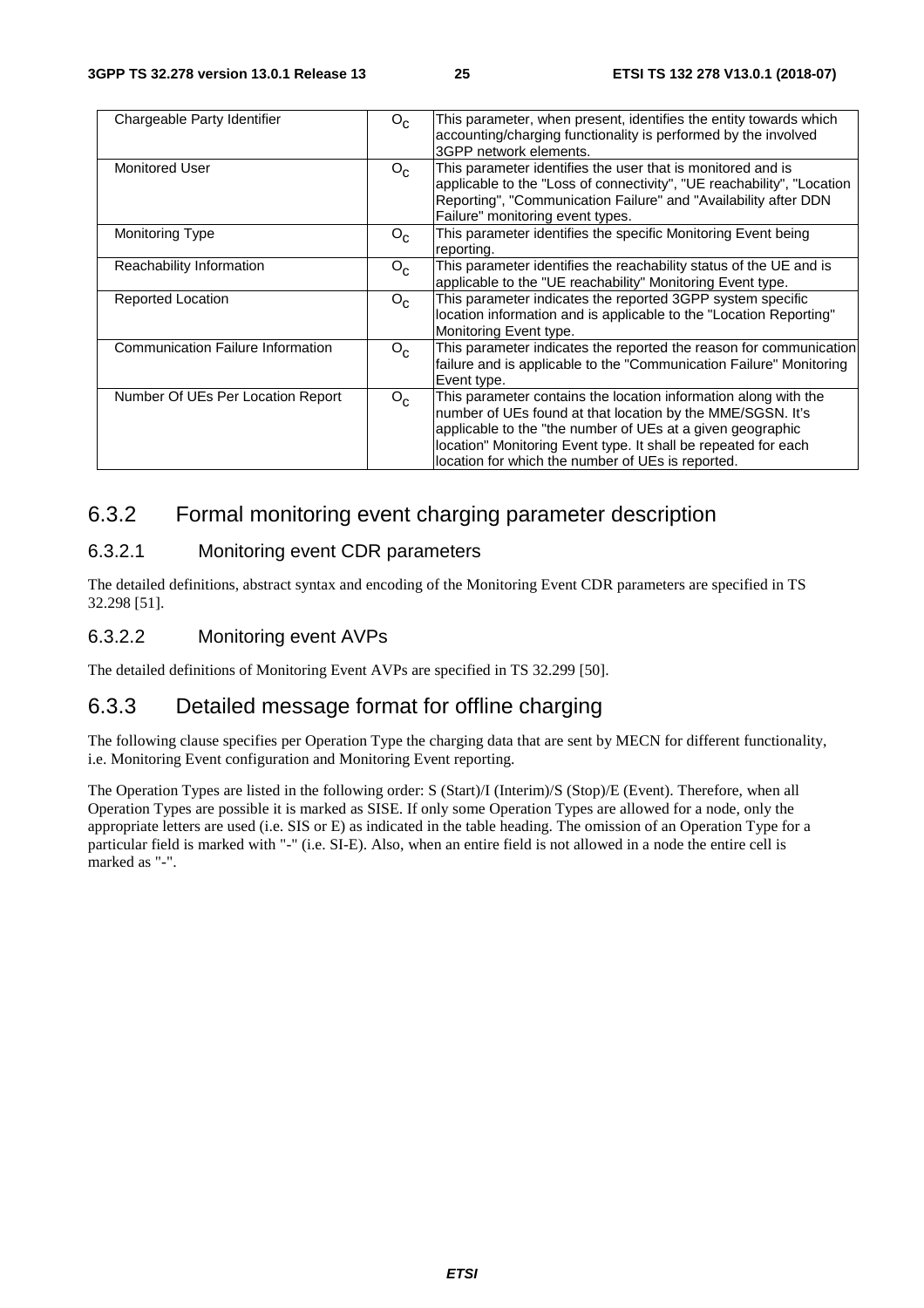Table 6.3.3.1 illustrates the basic structure of the supported fields in the *Charging Data* Request message for Monitoring Event offline charging.

|                                          | <b>Service Type</b>              | <b>Monitoring</b>        | <b>Monitoring</b>        |
|------------------------------------------|----------------------------------|--------------------------|--------------------------|
| <b>Information Element</b>               |                                  | <b>Event</b>             | <b>Event</b>             |
|                                          |                                  | <b>Configuration</b>     | <b>Reporting</b>         |
|                                          | <b>Supported Operation Types</b> | <b>S/I/S/E</b>           | <b>S/I/S/E</b>           |
| Session Identifier                       |                                  | $- E$                    | $- E$                    |
| <b>Originator Host</b>                   |                                  | $- E$                    | $---E$                   |
| Originator Domain                        |                                  | $--E$                    | $- E$                    |
| <b>Destination Domain</b>                | $- E$                            | $-F$                     |                          |
| <b>Operation Type</b>                    | $-F$                             | $- E$                    |                          |
| <b>Operation Number</b>                  | $--E$                            | $--E$                    |                          |
| <b>Operation Identifier</b>              |                                  | $- E$                    | $--E$                    |
| <b>User Name</b>                         |                                  | $- E$                    | $-F$                     |
| <b>Destination Host</b>                  |                                  | $--E$                    | $--E$                    |
| Operation Interval                       |                                  | $--E$                    | $--E$                    |
| Origination State                        |                                  | $--E$                    | $--E$                    |
| Origination Timestamp                    |                                  | $-F$                     | $- E$                    |
| Proxy Information                        |                                  | $- E$                    | $- E$                    |
| Route Information                        |                                  | $- E$                    | $--E$                    |
| <b>Operation Token</b>                   |                                  | $- E$                    | $- -E$                   |
| Subscriber Identifier                    |                                  | $-F$                     | $- E$                    |
| Node Id                                  |                                  | $--E$                    | $--E$                    |
| Monitoring Event Functionality           | $--E$                            | $--E$                    |                          |
| <b>Event Timestamp</b>                   | $- E$                            | $--E$                    |                          |
| Monitoring Event Configuration Activity  | $- E$                            |                          |                          |
| <b>SCEF Reference ID</b>                 |                                  | $- E$                    | ---E                     |
| <b>SCEF Id</b>                           |                                  | $-F$                     | $--E$                    |
| Monitoring Type                          |                                  | $--E$                    | $--E$                    |
| Maximum Number of Reports                |                                  | $- E$                    | $\overline{\phantom{a}}$ |
| <b>Monitoring Duration</b>               |                                  | $--E$                    | $\sim$                   |
| Chargeable Party Identifier              |                                  | $--E$                    | $\blacksquare$           |
| <b>Maximum Detection Time</b>            |                                  | $- E$                    | $\sim$                   |
| Reachability Configuration               |                                  | $- E$                    | $\sim$                   |
| <b>Location Type</b>                     |                                  | $- E$                    | $\blacksquare$           |
| Accuracy                                 |                                  | $- E$                    | $\blacksquare$           |
| Location information                     |                                  | $- E$                    | $\overline{\phantom{a}}$ |
| Monitoring Event Config Status           |                                  | $--E$                    | $\mathbf{r}$             |
| Monitoring Event Report Data             |                                  | $\overline{\phantom{a}}$ | ---E                     |
| Monitoring Event Report Number           |                                  | $\mathbf{r}$             | $- E$                    |
| <b>Monitored User</b>                    |                                  |                          | $-F$                     |
| Reachability Information                 |                                  | $\blacksquare$           | $--E$                    |
| Reported Location                        |                                  | $\overline{\phantom{a}}$ | $--E$                    |
| <b>Communication Failure Information</b> |                                  | $\overline{\phantom{a}}$ | $--E$                    |
| Number Of UEs Per Location Report        |                                  | $-E$                     |                          |

**Table 6.3.3.1: Supported fields in** *Charging Data Request* **message**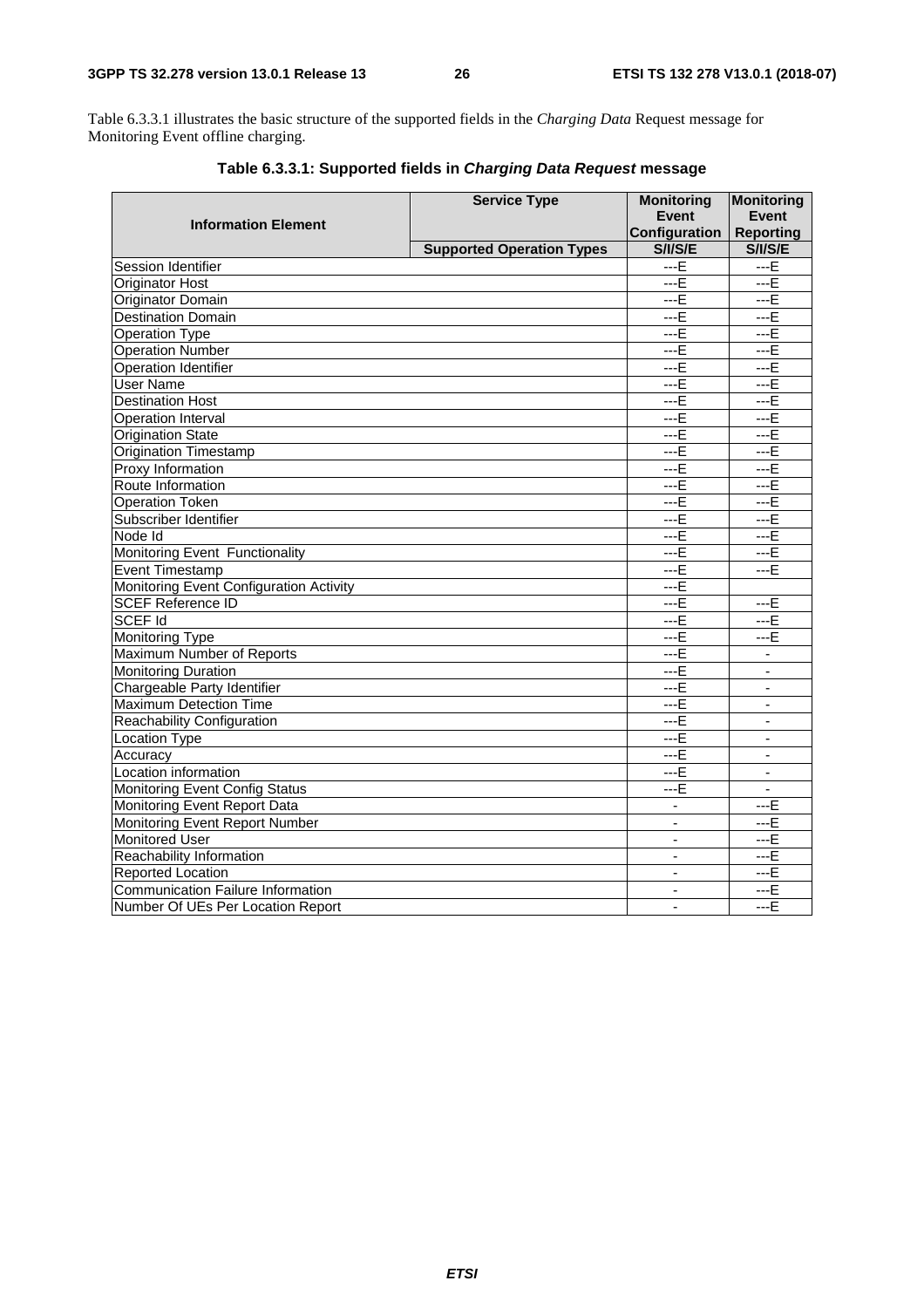Table 6.3.3.2 illustrates the basic structure of the supported fields in the *Charging Data* Responsemessage for Monitoring Event offline charging.

|                              | <b>Service Type</b>              | Monitoring Event Monitoring Event |                  |
|------------------------------|----------------------------------|-----------------------------------|------------------|
| <b>Information Element</b>   |                                  | Configuration                     | <b>Reporting</b> |
|                              | <b>Supported Operation Types</b> | S/I/S/E                           | <b>S/I/S/E</b>   |
| <b>Session Identifier</b>    |                                  | $---E$                            | $---E$           |
| <b>Operation Result</b>      |                                  | ---E                              | $---E$           |
| <b>Originator Host</b>       |                                  | $---E$                            | $---E$           |
| Originator Domain            |                                  | $---E$                            | ---E             |
| <b>Operation Type</b>        |                                  | $---F$                            | ---E             |
| <b>Operation Number</b>      |                                  | $--E$                             | $--E$            |
| Operation Identifier         |                                  | $---E$                            | $---E$           |
| <b>Operation Interval</b>    |                                  | $---F$                            | $---E$           |
| <b>Error Reporting Host</b>  |                                  | $---E$                            | ---E             |
| <b>Origination State</b>     |                                  | $--E$                             | ---E             |
| <b>Origination Timestamp</b> |                                  | ---E                              | $---E$           |
| Proxy Information            |                                  | $--E$                             | $---E$           |
| Route Information            |                                  | ---F                              | $---F$           |

**Table 6.3.3.2: Supported fields in** *Charging Data* **Response message** 

# 6.3.4 Detailed message format for online charging

Not specified in this document.

# 6.4 Bindings for monitoring event offline charging

This clause aims to describe the mapping between the Diameter Accounting AVPs, IEs and CDR parameters for Monitoring Event offline charging.

Table 6.4.1 describes the mapping of the Diameter Accounting AVPs, IEs, and CDR parameters of ME-CO-CDR and ME-RE-CDR in Monitoring Event offline charging.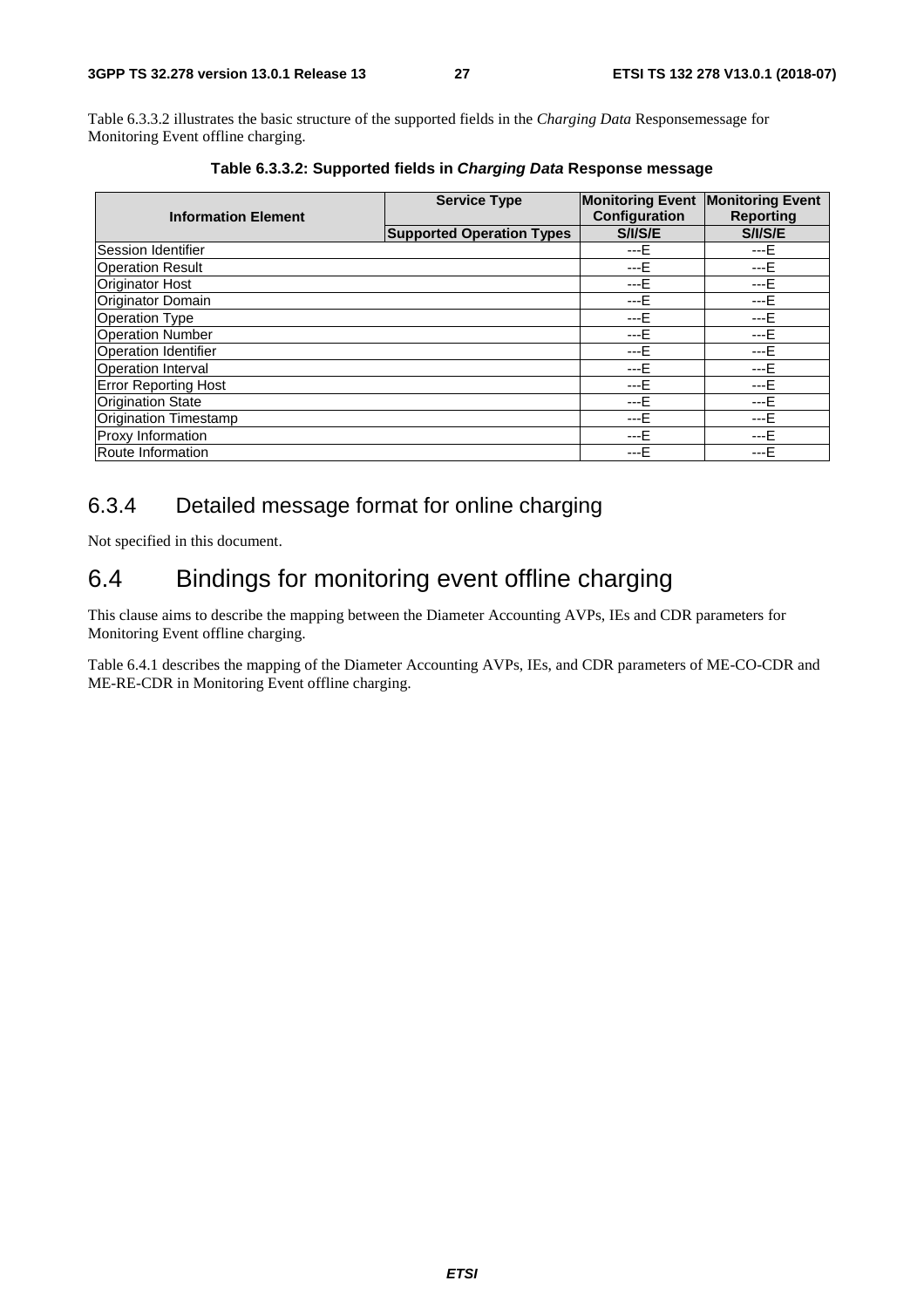| <b>CDR Parameter</b>                                  |                                   | <b>Information Element</b>            |        | <b>AVP</b>                          |  |
|-------------------------------------------------------|-----------------------------------|---------------------------------------|--------|-------------------------------------|--|
| <b>Record Opening Time</b>                            |                                   |                                       |        |                                     |  |
| Local Record Sequence                                 |                                   |                                       |        |                                     |  |
| Number                                                |                                   |                                       |        |                                     |  |
| Service Context Id                                    | Service Context Id                |                                       |        | Service-Context-Id                  |  |
|                                                       | <b>Service Information</b>        |                                       |        | Service-Information                 |  |
| Monitored User                                        | Subscriber Identifier             |                                       |        | Subscription-Id                     |  |
|                                                       |                                   | <b>Monitoring Event Information</b>   |        | <b>Monitoring-Event-Information</b> |  |
| Record Type                                           |                                   | <b>Monitoring Event Functionality</b> |        | Monitoring-Event-Functionality      |  |
| <b>Event Timestamp</b>                                | Event Timestamp                   |                                       |        | Event-Timestamp                     |  |
| <b>Monitoring Event</b>                               |                                   | Monitoring Event Configuration        |        | Monitoring-Event-Configuration-     |  |
| <b>Configuration Activity</b>                         | Activity                          |                                       |        | Activity                            |  |
| <b>SCEF</b> Reference ID                              | SCEF Reference ID                 |                                       |        | SCEF-Reference-ID                   |  |
| <b>SCEF Id</b>                                        | <b>SCEF Id</b>                    |                                       |        | SCEF-ID                             |  |
| Monitoring Type                                       | Monitoring Type                   |                                       |        | Monitoring-Type                     |  |
| Maximum Number of                                     |                                   | Maximum Number of Reports             |        | Maximum-Number-of-Reports           |  |
| Reports                                               |                                   |                                       |        |                                     |  |
| <b>Monitoring Duration</b>                            | <b>Monitoring Duration</b>        |                                       |        | Monitoring-Duration                 |  |
| Chargeable Party Identifier                           | Chargeable Party Identifier       |                                       |        | Charged-Party                       |  |
| <b>Maximum Detection Time</b>                         | <b>Maximum Detection Time</b>     |                                       |        | Maximum-Detection-Time              |  |
| <b>Reachability Configuration</b>                     | Reachability Configuration        |                                       |        | UE-Reachability-Configuration       |  |
| Location Type                                         | Location Type                     |                                       |        | MONTE-Location-Type                 |  |
| Accuracy                                              | Accuracy                          |                                       |        | Accuracy                            |  |
| <b>List of Locations</b>                              | Location information              |                                       |        | Number-Of-UE-Per-Location-          |  |
|                                                       |                                   |                                       |        | Configuration                       |  |
| <b>Monitoring Event Config</b><br>Status              |                                   | <b>Monitoring Event Config Status</b> |        | Monitoring-Event-Config-Status      |  |
| <b>List of Monitoring Event</b><br><b>Report Data</b> |                                   | Monitoring Event Report Data          |        | Monitoring-Event-Report-Data        |  |
| <b>Event Timestamp</b>                                | Event Timestamp                   |                                       |        | Event-Timestamp                     |  |
| <b>SCEF Reference ID</b>                              | <b>SCEF Reference ID</b>          |                                       |        | SCEF-Reference-ID                   |  |
| SCEF Id                                               | <b>SCEF Id</b>                    |                                       |        | SCEF-ID                             |  |
| <b>Monitoring Event Report</b><br>Number              | Monitoring Event Report<br>Number |                                       |        | Monitoring-Event-Report-Number      |  |
| Chargeable Party<br>Identifier                        | Chargeable Party Identifier       |                                       |        | Charged-Party                       |  |
| Monitored User                                        | Monitored User                    |                                       |        | Subscription-Id                     |  |
| Monitoring Type                                       | Monitoring Type                   |                                       |        | Monitoring-Type                     |  |
| Reachability Information                              | Reachability Information          |                                       |        | Reachability-Information            |  |
| Reported Location                                     | Reported Location                 |                                       |        | EPS-Location-information            |  |
| <b>Communication Failure</b>                          | <b>Communication Failure</b>      |                                       |        | Communication-Failure-              |  |
| Information                                           | Information                       |                                       |        | Information                         |  |
| List of Number Of UEs                                 | Number Of UEs Per Location        |                                       |        | Number-Of-UE-Per-Location-          |  |
| Per Location Report                                   | Report                            |                                       | Report |                                     |  |
|                                                       | <b>PS Information</b>             |                                       |        | <b>PS-Information</b>               |  |
| Node Id                                               | Node Id                           |                                       |        | Node-ID                             |  |

**Table 6.4.1: Bindings of CDR Parameters, Information Elements and AVPs**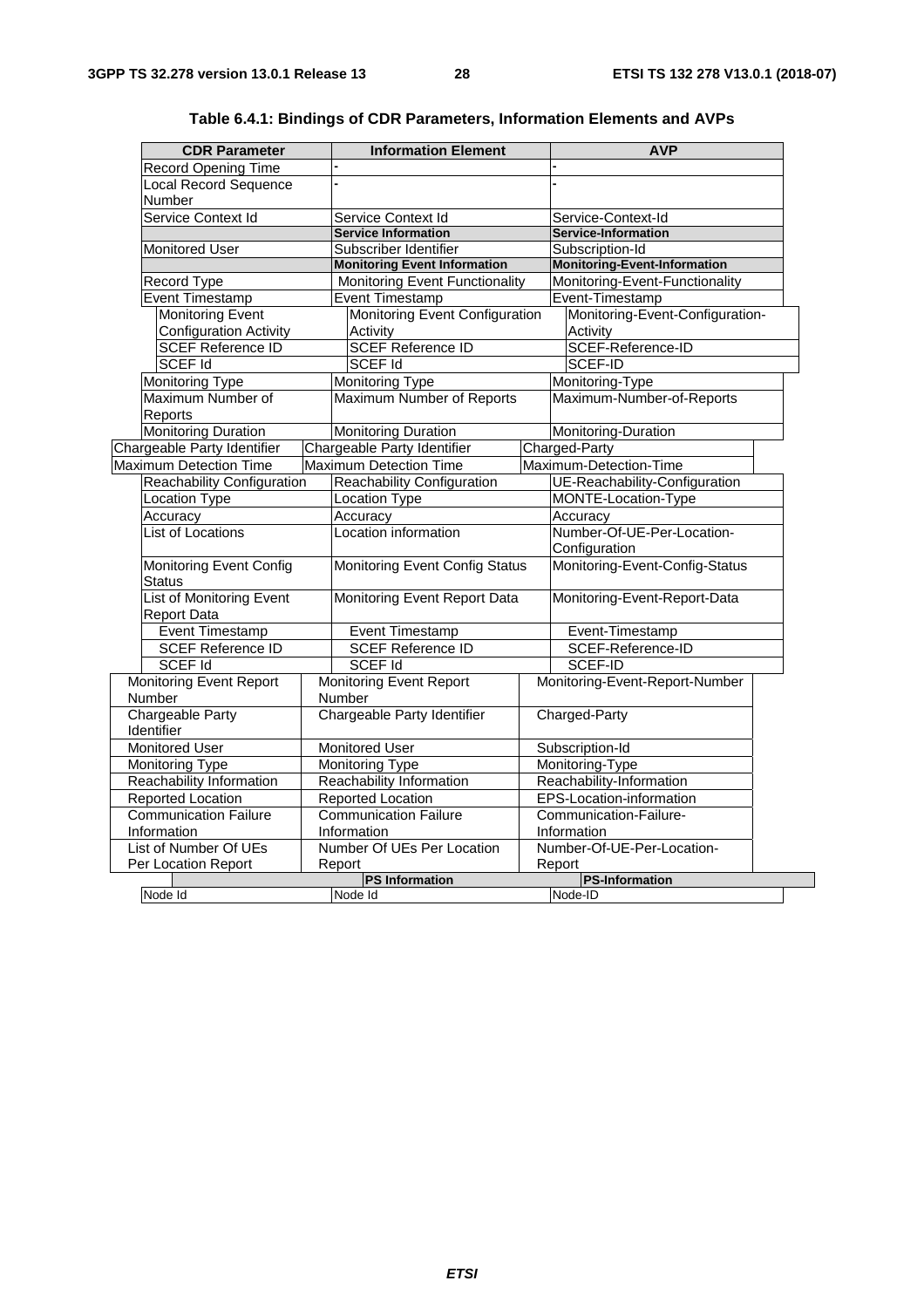# Annex A (informative): Change history

| <b>Change history</b> |       |                 |           |            |                                                                                                                                                                                                                                                                                                                                                              |       |            |  |  |
|-----------------------|-------|-----------------|-----------|------------|--------------------------------------------------------------------------------------------------------------------------------------------------------------------------------------------------------------------------------------------------------------------------------------------------------------------------------------------------------------|-------|------------|--|--|
| <b>Date</b>           | TSG#  | <b>TSG Doc.</b> | <b>CR</b> | <b>Rev</b> | Subject/Comment                                                                                                                                                                                                                                                                                                                                              | Old   | <b>New</b> |  |  |
| Oct<br>2015           |       |                 |           |            | S5-155265:TS 32.278 v0.0.0 MONTE charging skeleton<br>S5-155266:Rel-13 pCR 32.278 General Sections for<br>Monitoring Event Charging<br>S5-155267:Rel-13 pCR 32.278 High level Monitoring Event<br>architecture<br>S5-155268:Rel-13 pCR 32.278 Monitoring Event offline<br>charging and online charging architecture<br>S5-155269: Monitoring Event Recording |       | 0.1.0      |  |  |
| Nov<br>2015           |       |                 |           |            | S5-156194: changes for EditHelp<br>S5-156051: Corrections for Monitoring Event charging<br>S5-156294: Charging principles for Monitoring Event<br>charging<br>S5-156195: Rf, Ga, Ro message content of Monitoring<br>Event charging                                                                                                                          | 0.1.0 | 0.2.0      |  |  |
| Dec<br>2015           | SA#70 | SP-<br>150685   |           |            | Presented for information                                                                                                                                                                                                                                                                                                                                    | 0.2.0 | 1.0.0      |  |  |
| Jan<br>2016           |       |                 |           |            | S5-161258: CDR parameters alignment<br>S5-161259: charging information definition and bindings                                                                                                                                                                                                                                                               | 1.0.0 | 1.1.0      |  |  |
| Feb<br>2016           | SA#71 | SP-<br>160024   |           |            | Minor MCC editorial corrections and presentation for<br>approval.                                                                                                                                                                                                                                                                                            | 1.1.0 | 2.0.0      |  |  |
| Mar<br>2016           |       |                 |           |            | Upgrade to change control version                                                                                                                                                                                                                                                                                                                            | 2.0.0 | 13.0.0     |  |  |

| <b>Change history</b> |                |             |            |  |  |                                     |                       |  |
|-----------------------|----------------|-------------|------------|--|--|-------------------------------------|-----------------------|--|
| Date                  | <b>Meeting</b> | <b>TDoc</b> | <b>ICR</b> |  |  | <b>Rev Cat Subject/Comment</b>      | <b>New</b><br>version |  |
| 2018-06               |                |             |            |  |  | Fixing cover page (wrong copyright) | 13.0.                 |  |